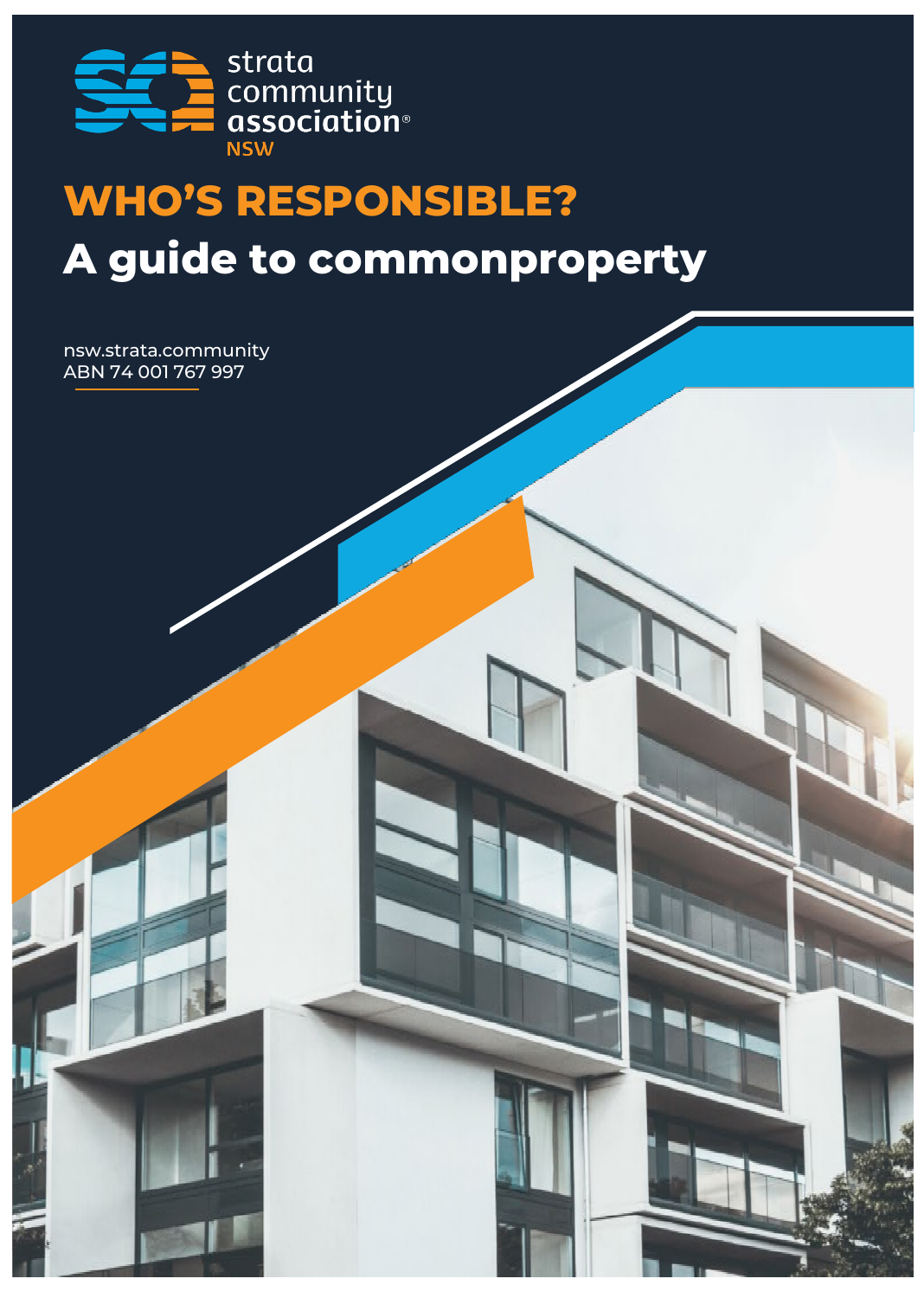#### **Introduction**

Common Property is defined in the Strata Schemes Development Act 2015 as 'so much of the parcel as from time to time that is not comprised in any lot.'

Generally speaking, in most strata schemes, the lot owner owns the airspace and everything in it within the boundary of the unit. They don't own the main structure of the building.

The owners corporation is responsible for the repair and maintenance of common property.

This publication provides a list of items found within a building that could generally be considered common property.

However, depending on the history of the building, renovations and by-laws, determining what is and isn't common property is a complex matter. In most cases you will need to refer to the strata plan and by-laws to determine who is responsible for repairs and maintenance.

ISTM recommends that you seek legal advice.

### **How to use this publication**

The tables on the following pages provide a **general list** of who is responsible the owner or owners corporation (OC) for repairs and maintenance. Additional information on each item can be found in Appendices 1 and 2.

To help you determine if something is actually common property you need to inspect a copy of your registered strata plan and a current search of the most recent common property title. Copies of the strata plan and searches of the common property title can be purchased through LPI. Check your registered by laws as these all come into effect when determining if something *is common property or not.*

### **Disclaimer**

The information provided above is provided as a general guide only. Actual cover is dependent on the prevailing insurance policy terms, conditions and exclusions that may apply with the insurer at the time of loss and applicable law from time to time.

While every effort is made to ensure that the above information is generally accurate and correct, no warranty or guarantee is given by SCA as to the accuracy or correctness of such information, and SCA accepts no liability for loss or damage arising out of the use of such information.

The information provided is not a substitute for individualised professional advisory or legal advice. No person should act or refrain from acting on the basis of the information provided by SCA.

SCA disclaims all responsibility and all liability for any expenses, losses, damages and costs which may be incurred for any reason whatsoever as a result of the information provided by SCA".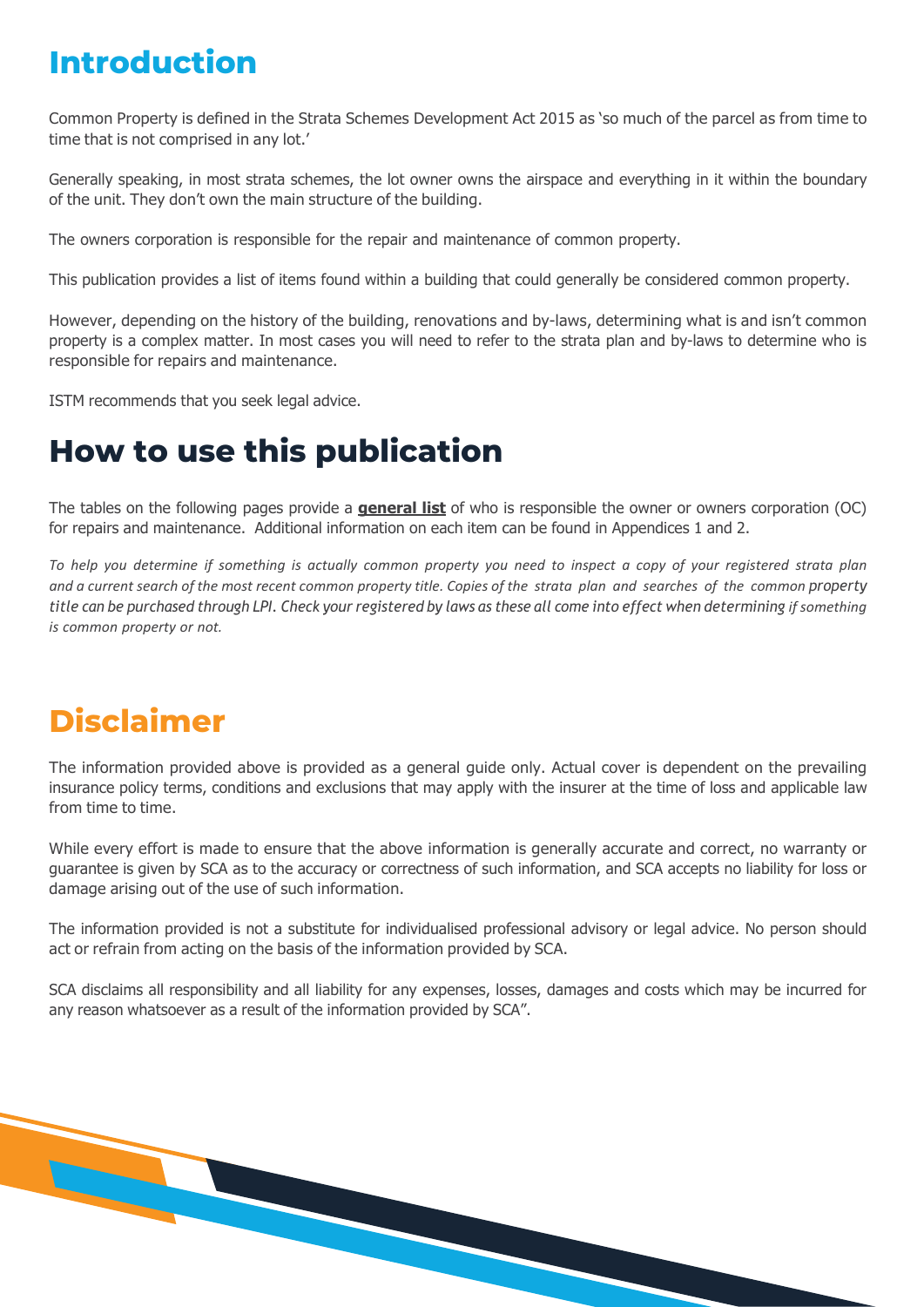The tables on the following pages provide a **general list** of who is responsible, the owner or Owners Corporation for repairs and maintenance.

| <b>Type</b>     | <b>Item</b>                           | <b>Who is</b><br><b>Responsible?</b> | <b>Additional</b><br><b>Information</b><br><b>Appendix 1</b> |
|-----------------|---------------------------------------|--------------------------------------|--------------------------------------------------------------|
| <b>Balcony</b>  | Door, flyscreens/Security door        | O/OC                                 | 20                                                           |
| <b>Balcony</b>  | Door, window & wall                   | O/OC                                 | 20                                                           |
| <b>Balcony</b>  | Painting of Balcony Ceiling           | O/OC                                 | 21                                                           |
| <b>Balcony</b>  | <b>Clothesline</b>                    | $\circ$                              |                                                              |
| <b>Balcony</b>  | <b>Columns</b>                        | OC                                   | 33                                                           |
| <b>Balcony</b>  | Railings                              | O/OC                                 | 39                                                           |
| <b>Balcony</b>  | Awnings                               | O/OC                                 | 18                                                           |
| <b>Balcony</b>  | <b>Tiles</b>                          | O/OC                                 | 29                                                           |
| <b>Balcony</b>  | Water leaking through wall or floor   | O/OC                                 | 20                                                           |
| <b>Bathroom</b> | <b>Bathroom Cabinet and/or mirror</b> | $\overline{O}$                       |                                                              |
| <b>Bathroom</b> | Blocked floor drain outside of lot    | <b>OC</b>                            |                                                              |
| <b>Bathroom</b> | <b>Burst pipe general</b>             | O/OC                                 | 8                                                            |
| <b>Bathroom</b> | Cracked bath/handbasin                | $\overline{O}$                       |                                                              |
| <b>Bathroom</b> | Dripping "S" bend under sink          | $\circ$                              |                                                              |
| <b>Bathroom</b> | <b>Ducting covering stack</b>         | O/OC                                 | 42                                                           |
| <b>Bathroom</b> | <b>Exhaust fans</b>                   | O/OC                                 | $6\phantom{1}6$                                              |
| <b>Bathroom</b> | Hot water service                     | O/OC                                 | 31                                                           |
| <b>Bathroom</b> | Leaking pipes under sink              | $\circ$                              |                                                              |
| <b>Bathroom</b> | Main stop cock to unit                | O/OC                                 | 45                                                           |
| <b>Bathroom</b> | Plug and waste in bath                | $\overline{O}$                       | 9                                                            |
| <b>Bathroom</b> | <b>Shower Screen repairs</b>          | $\circ$                              |                                                              |
| <b>Bathroom</b> | <b>Toilet bowl</b>                    | $\circ$                              |                                                              |
| <b>Bathroom</b> | <b>Toilet Cistern</b>                 | O/OC                                 | 45                                                           |
| <b>Bathroom</b> | Water leaking from bath               | O/OC                                 | 12                                                           |
| <b>Bathroom</b> | Water leaking from shower             | O/OC                                 | 11                                                           |
| <b>Bathroom</b> | Water leaking from shower taps        | $\overline{O}$                       |                                                              |
| <b>Bathroom</b> | Water leaking through tiles           | O/OC                                 | 11                                                           |

Who's Responsible? A guide to common property | Page 3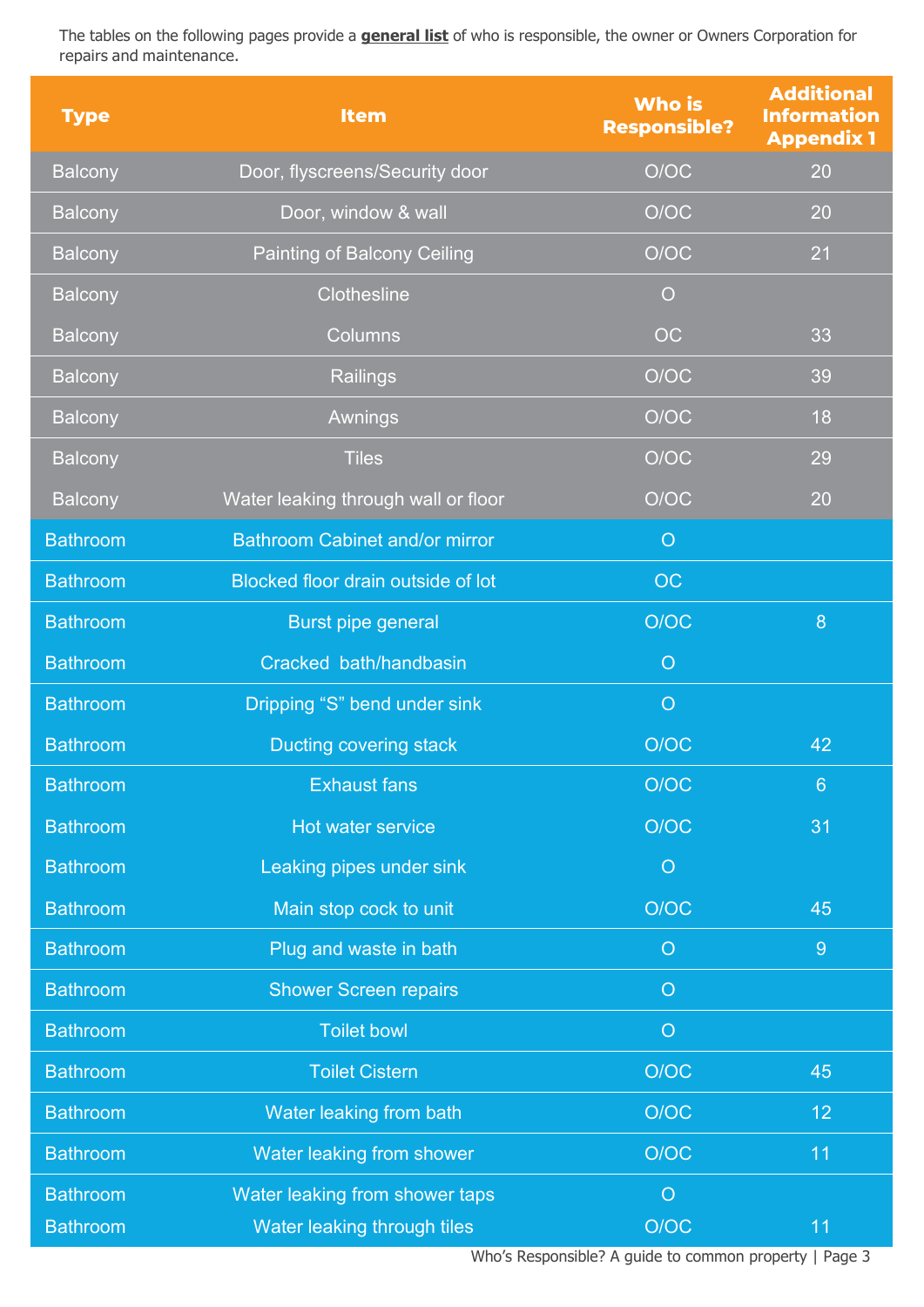| <b>Type</b>       | <b>Item</b>                             | <b>Who is</b><br><b>Responsible?</b> | <b>Additional</b><br><b>Information</b><br><b>Appendix 1</b> |
|-------------------|-----------------------------------------|--------------------------------------|--------------------------------------------------------------|
| Ceilings/<br>Roof | Ceiling cornices                        | O/OC                                 | 28                                                           |
| Ceilings/<br>Roof | <b>Exhaust fans</b>                     | O/OC                                 | $6\phantom{1}$                                               |
| Ceilings/<br>Roof | <b>False ceilings</b>                   | O/OC                                 | 24                                                           |
| Ceilings/<br>Roof | <b>Membranes</b>                        | O/OC                                 | 30                                                           |
| Ceilings/<br>Roof | Paintwork                               | $\overline{O}$                       | 40                                                           |
| Ceilings/<br>Roof | <b>Plastered Ceilings</b>               | <b>OC</b>                            | 40                                                           |
| Ceilings/<br>Roof | <b>TV Aerial</b>                        | O/OC                                 | 41                                                           |
| Ceilings/<br>Roof | <b>Vermiculite Ceilings</b>             | <b>OC</b>                            | 40                                                           |
| Courtyard         | Fencing                                 | O/OC                                 | 16                                                           |
| Courtyard         | <b>Pavers</b>                           | O/OC                                 | 18                                                           |
| Courtyard         | <b>Clothesline</b>                      | $\circ$                              |                                                              |
| Courtyard         | <b>Guttering on townhouse</b>           | <b>OC</b>                            | 35                                                           |
| Courtyard         | Tree trimming/removal                   | O/OC                                 | 18                                                           |
| Courtyard         | Deck, pergola or steps                  | O/OC                                 | 18                                                           |
| <b>Electrical</b> | Air conditioning systems                | O/OC                                 | $\overline{7}$                                               |
| <b>Electrical</b> | Car Lift and Car Lift Operating Systems | <b>OC</b>                            |                                                              |
| <b>Electrical</b> | <b>Electric Garage Door Opener</b>      | O/OC                                 | 15                                                           |
| <b>Electrical</b> | <b>Electric Cars</b>                    | $\overline{O}$                       |                                                              |
| <b>Electrical</b> | <b>Electric Car Charging</b>            | $\overline{O}$                       |                                                              |
| <b>Electrical</b> | <b>Exhaust fans</b>                     | O/OC                                 | $6\phantom{1}$                                               |
| <b>Electrical</b> | <b>Fuses</b>                            | O/OC                                 | $\overline{4}$                                               |
| <b>Electrical</b> | Hot water service - exclusive to a lot  | O/OC                                 | 31                                                           |
| <b>Electrical</b> | Hot water services -communal            | OC                                   |                                                              |
| <b>Electrical</b> | <b>Insinkerators</b>                    | $\circ$                              |                                                              |
| <b>Electrical</b> | <b>Internet Cabling</b>                 | O/OC                                 | $\overline{1}$                                               |
| <b>Electrical</b> | Intercom handset                        | <b>OC</b>                            | 36                                                           |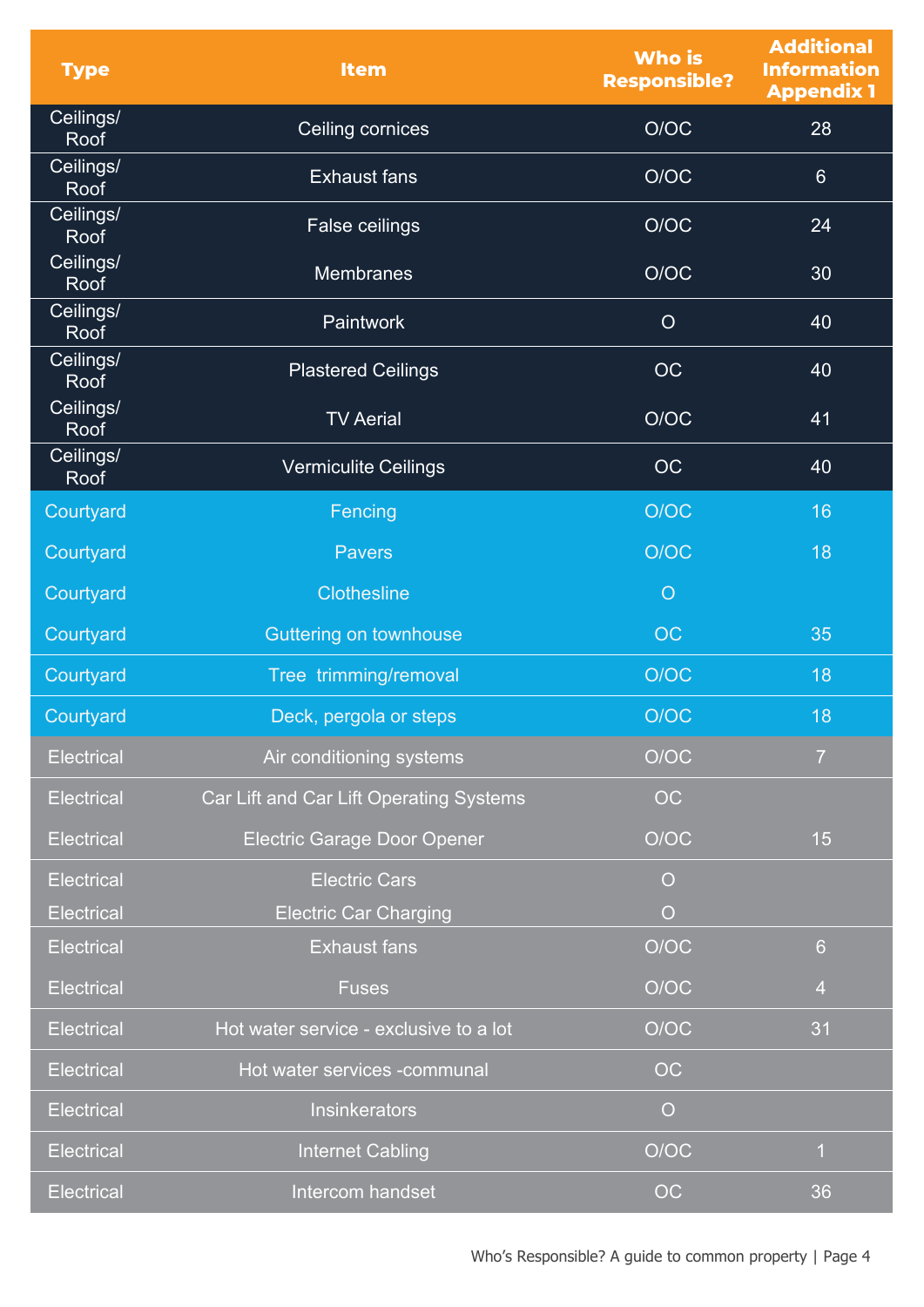| <b>Type</b>                    | <b>Item</b>                            | <b>Who is</b><br><b>Responsible?</b> | <b>Additional</b><br><b>Information</b><br><b>Appendix 1</b> |
|--------------------------------|----------------------------------------|--------------------------------------|--------------------------------------------------------------|
| <b>Electrical</b>              | Intercom wiring                        | O/OC                                 | $\mathbf 1$                                                  |
| <b>Electrical</b>              | <b>Lift and Lift Operating Systems</b> | <b>OC</b>                            |                                                              |
| <b>Electrical</b>              | Light and power wiring                 | O/OC                                 | $\overline{1}$                                               |
| <b>Electrical</b>              | <b>Light fittings</b>                  | O/OC                                 | 5                                                            |
| <b>Electrical</b>              | <b>Light switches</b>                  | $\overline{O}$                       |                                                              |
| <b>Electrical</b>              | Power point socket                     | O/OC                                 | $\overline{1}$                                               |
| <b>Electrical</b>              | Smoke detectors                        | O/OC                                 | 3                                                            |
| <b>Electrical</b>              | <b>Stoves</b>                          | $\circ$                              |                                                              |
| <b>Electrical</b>              | Telephone (additional wiring required) | $\overline{O}$                       | $\overline{2}$                                               |
| <b>Electrical</b>              | Telephone sockets                      | $\overline{O}$                       |                                                              |
| <b>Electrical</b>              | Telephone wiring                       | O/OC                                 | $\overline{1}$                                               |
| <b>Electrical</b>              | TV (Pay TV wiring required)            | $\overline{O}$                       | $\overline{2}$                                               |
| <b>Electrical</b>              | <b>TV</b> aerial                       | OC                                   |                                                              |
| <b>Electrical</b>              | TV cabling                             | O/OC                                 | $\overline{1}$                                               |
| <b>Electrical</b>              | <b>TV</b> socket                       | O/OC                                 |                                                              |
| <b>Entrance</b><br><b>Door</b> | Door locks                             | O/OC                                 | 19                                                           |
| <b>Entrance</b><br><b>Door</b> | Entrance door automatic closer         | <b>OC</b>                            |                                                              |
| Entrance<br><b>Door</b>        | Entrance door to lot                   | OC                                   |                                                              |
| <b>Entrance</b><br><b>Door</b> | Keys, Security cards etc.              | $\overline{O}$                       |                                                              |
| <b>Entrance</b><br>Door        | <b>Security door repair</b>            | O/OC                                 | 15                                                           |
| Floor                          | <b>Blocked floor drain</b>             | <b>OC</b>                            |                                                              |
| Floor                          | Floor and wall tiles                   | O/OC                                 | 25                                                           |
| Floor                          | Mezzanines within lots                 | O/OC                                 | 34                                                           |
| Floor                          | Floorboards/Parquetry flooring         | O/OC                                 | 26                                                           |
| Floor                          | <b>Internal Carpet</b>                 | $\overline{O}$                       | 13                                                           |
| Floor                          | Skirting boards and architraves        | O/OC                                 | 32                                                           |
| Floor                          | Lino/vinyl/cork tiles                  | $\circ$                              |                                                              |

Who's Responsible? A guide to common property | Page 5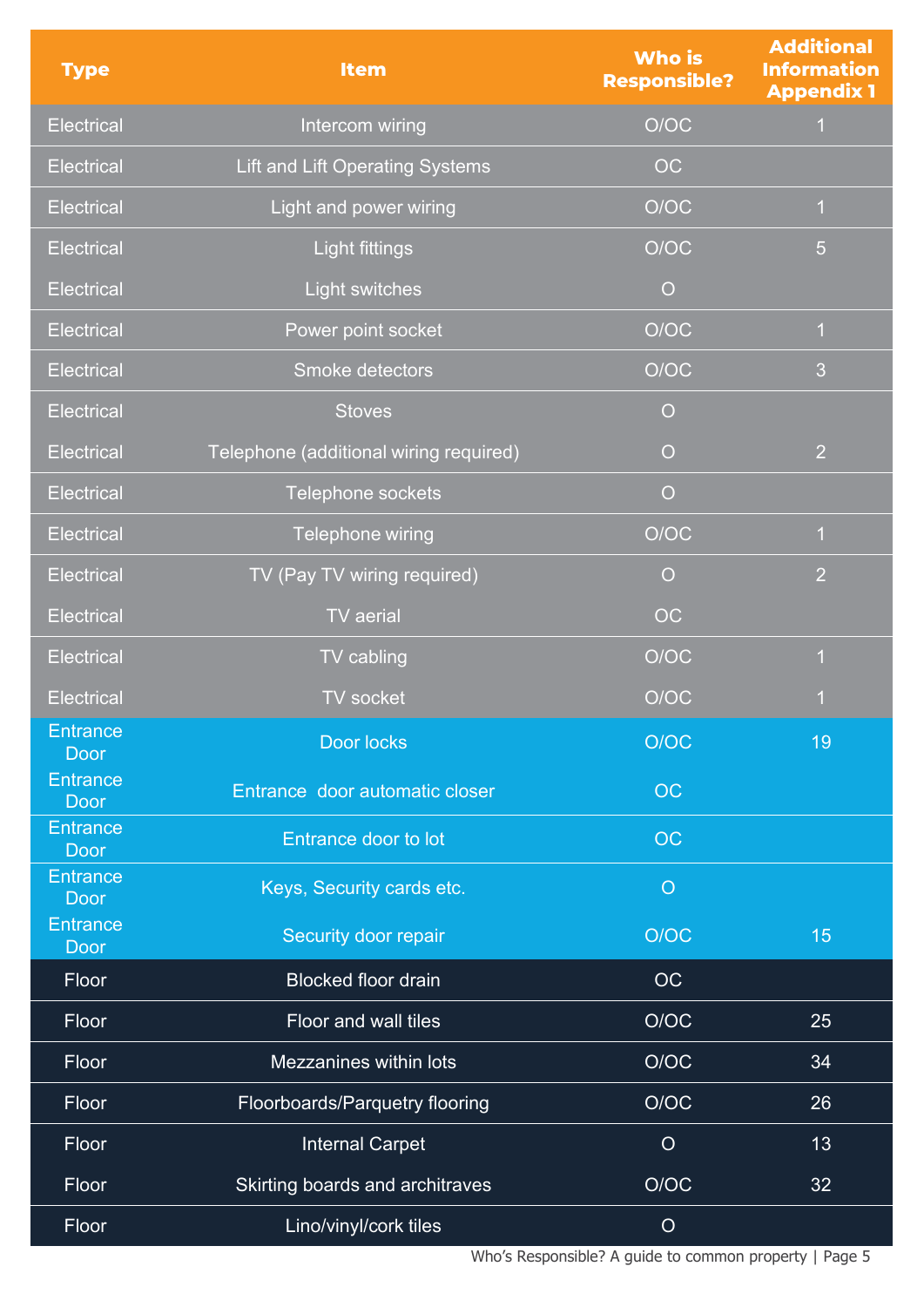| <b>Type</b>    | <b>Item</b>                                | <b>Who is</b><br><b>Responsible?</b> | <b>Additional</b><br><b>Information</b><br><b>Appendix 1</b> |
|----------------|--------------------------------------------|--------------------------------------|--------------------------------------------------------------|
| Floor          | Linoleum                                   | $\overline{O}$                       |                                                              |
| Floor          | <b>Magnesite Floor Base</b>                | <b>OC</b>                            |                                                              |
| Floor          | Pavers                                     | O/OC                                 | 18                                                           |
| General        | Built-in wardrobes/cupboards               | $\overline{O}$                       |                                                              |
| General        | <b>Carpets</b>                             | $\overline{O}$                       | 13                                                           |
| General        | <b>Clothesline on Common Property</b>      | OC                                   | 41                                                           |
| General        | <b>Cracks in Walls</b>                     | O/OC                                 | 23                                                           |
| General        | Damage to common property by tenant        | OC                                   | 27                                                           |
| General        | Ducting covering stack                     | O/OC                                 | 42                                                           |
| General        | <b>Floorboards/Parquetry flooring</b>      | O/OC                                 | 26                                                           |
| General        | <b>Internal Doors/Walls</b>                | $\circ$                              |                                                              |
| General        | <b>Internal Paintwork</b>                  | $\circ$                              | 13                                                           |
| General        | Keys, Security cards etc.                  | $\circ$                              |                                                              |
| General        | Letterboxes                                | O/OC                                 | 43                                                           |
| General        | Lift and lift operating systems            | OC                                   |                                                              |
| General        | Pipes within a lot servicing only that lot | $\overline{O}$                       |                                                              |
| General        | <b>Stairs in Lot</b>                       | O/OC                                 | 34                                                           |
| General        | <b>Skirting boards and architraves</b>     | O/OC                                 | 32                                                           |
| Kitchen        | Burst pipe general                         | O/OC                                 | 8                                                            |
| <b>Kitchen</b> | <b>Dishwasher</b>                          | $\overline{O}$                       |                                                              |
| <b>Kitchen</b> | Dripping "S" bend under sink               | $\overline{O}$                       | 38                                                           |
| Kitchen        | Ducting covering stack                     | O/OC                                 | 42                                                           |
| Kitchen        | <b>Exhaust fans</b>                        | O/OC                                 | $6\phantom{1}$                                               |
| Kitchen        | Floor and wall tiles                       | O/OC                                 | 25                                                           |
| Kitchen        | Hot water service - exclusive to a lot     | O/OC                                 | 31                                                           |
| <b>Kitchen</b> | Insinkerators                              | $\overline{O}$                       |                                                              |
| Kitchen        | Kitchen cupboards                          | $\overline{O}$                       |                                                              |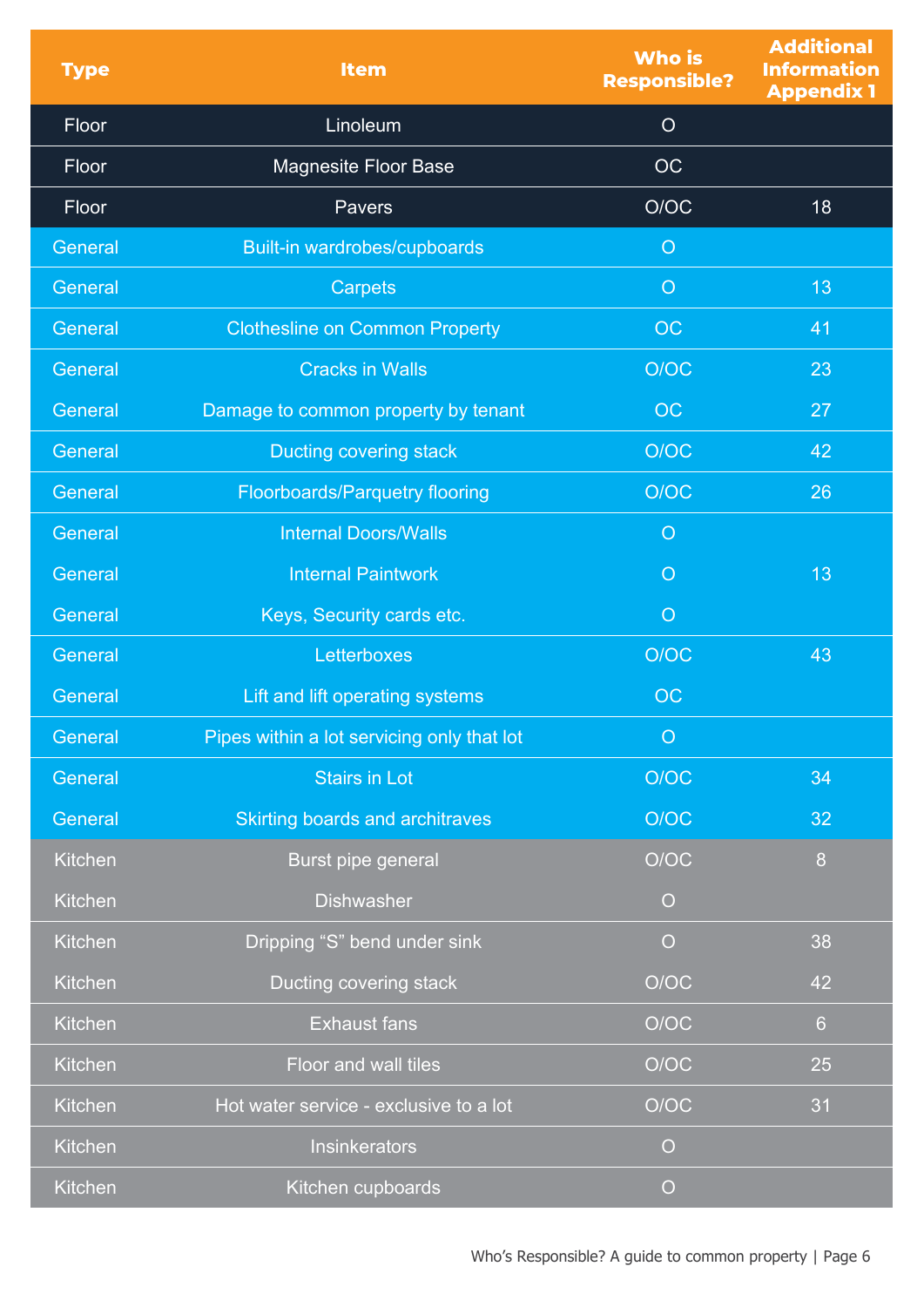| <b>Type</b>     | <b>Item</b>                               | <b>Who is</b><br><b>Responsible?</b> | <b>Additional</b><br><b>Information</b><br><b>Appendix 1</b> |
|-----------------|-------------------------------------------|--------------------------------------|--------------------------------------------------------------|
| Kitchen         | Leaking pipes under sink                  | $\circ$                              |                                                              |
| <b>Kitchen</b>  | Lino/vinyl/cork tiles                     | $\overline{O}$                       |                                                              |
| <b>Kitchen</b>  | Linoleum                                  | $\overline{O}$                       |                                                              |
| <b>Kitchen</b>  | Main stopcock to unit                     | O/OC                                 | 44                                                           |
| <b>Kitchen</b>  | <b>Stoves</b>                             | $\circ$                              |                                                              |
| <b>Kitchen</b>  | <b>Washing Machine</b>                    | $\overline{O}$                       |                                                              |
| <b>Kitchen</b>  | <b>Water Filtration Systems</b>           | $\overline{O}$                       |                                                              |
| Parking         | <b>Carports</b>                           | <b>OC</b>                            | 14                                                           |
| Parking         | Door controller button                    | $\overline{O}$                       |                                                              |
| Parking         | Door hinge mechanism                      | <b>OC</b>                            |                                                              |
| Parking         | <b>Electric Garage Door Opener</b>        | O/OC                                 | 15                                                           |
| Parking         | Garage door lock                          | OC                                   |                                                              |
| Parking         | <b>Garage Doors</b>                       | O/OC                                 | 14                                                           |
| Parking         | <b>Garage Door auto opening mechanism</b> | O/OC                                 | 15                                                           |
| Parking         | <b>Garage Door auto remotes</b>           | $\circ$                              |                                                              |
| <b>Parking</b>  | <b>Light fittings</b>                     | O/OC                                 | $\overline{5}$                                               |
| Parking         | Line marking                              | OC                                   |                                                              |
| Parking         | Mesh between garages                      | O/OC                                 | 16                                                           |
| Parking         | Water ingress into garage                 | O/OC                                 | 17                                                           |
| Plumbing        | <b>Blocked floor drain</b>                | OC                                   | 8                                                            |
| Plumbing        | <b>Blocked sewer</b>                      | <b>OC</b>                            | 8                                                            |
| Plumbing        | Burst pipe general                        | O/OC                                 | 8                                                            |
| Plumbing        | Damage to unit after water leak           | O/OC                                 | 13                                                           |
| <b>Plumbing</b> | Dampness in a unit                        | O/OC                                 | 10 <sup>°</sup>                                              |
| Plumbing        | Dripping "S" bend under sink              | $\overline{O}$                       |                                                              |
| Plumbing        | <b>Laundry Tub</b>                        | $\overline{O}$                       |                                                              |
| <b>Plumbing</b> | Leaking pipes under sink                  | $\circ$                              |                                                              |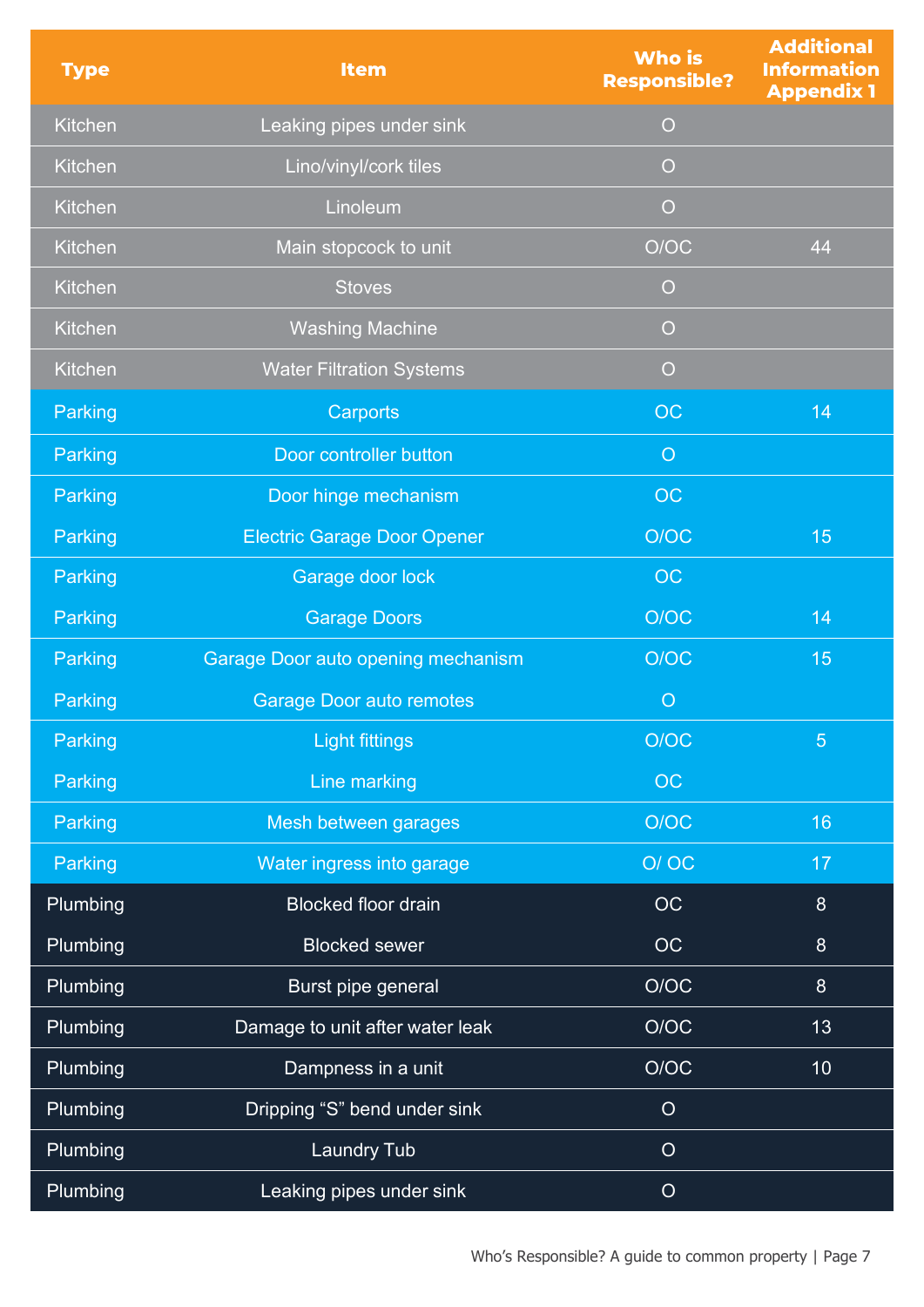| <b>Type</b>    | <b>Item</b>                                                                          | <b>Who is</b><br><b>Responsible?</b> | <b>Additional</b><br><b>Information</b><br><b>Appendix 1</b> |
|----------------|--------------------------------------------------------------------------------------|--------------------------------------|--------------------------------------------------------------|
| Plumbing       | Guttering on townhouse                                                               | <b>OC</b>                            | 35                                                           |
| Plumbing       | Main stop cock to unit                                                               | O/OC                                 | 45                                                           |
| Plumbing       | Plug and waste in bath                                                               | $\overline{O}$                       | 9                                                            |
| Plumbing       | Storm water and On-Site Detention systems (OSD)<br>below ground without DA Condition |                                      |                                                              |
|                | <b>OC</b>                                                                            |                                      |                                                              |
| Plumbing       | <b>Toilet bowl</b>                                                                   | $\overline{O}$                       |                                                              |
| Plumbing       | <b>Toilet Cistern</b>                                                                | O/OC                                 | 45                                                           |
| Plumbing       | Water ingress into garage                                                            | O/OC                                 | 17                                                           |
| Plumbing       | Water leaking from bath                                                              | O/OC                                 | 12                                                           |
| Plumbing       | Water leaking from shower                                                            | O/OC                                 | 11                                                           |
| Plumbing       | Water leaking from shower taps and shower head                                       | $\overline{O}$                       |                                                              |
| Plumbing       | <b>Taps and Associated Hardware</b>                                                  | $\overline{O}$                       |                                                              |
| Plumbing       | Water leaking through tiles                                                          | O/OC                                 | 12                                                           |
| <b>Windows</b> | <b>Cleaning outside</b>                                                              | O/OC                                 | 37                                                           |
| <b>Windows</b> | <b>Flyscreens</b>                                                                    | O/OC                                 | 15                                                           |
| <b>Windows</b> | Locks, Window Safety Devices                                                         | O/OC                                 | 15                                                           |
| <b>Windows</b> | <b>Repairs</b>                                                                       | O/OC                                 | 22                                                           |
| <b>Windows</b> | Sash cord replacement                                                                | O/OC                                 | 22                                                           |
| <b>Windows</b> | Seal to window                                                                       | O/OC                                 | 22                                                           |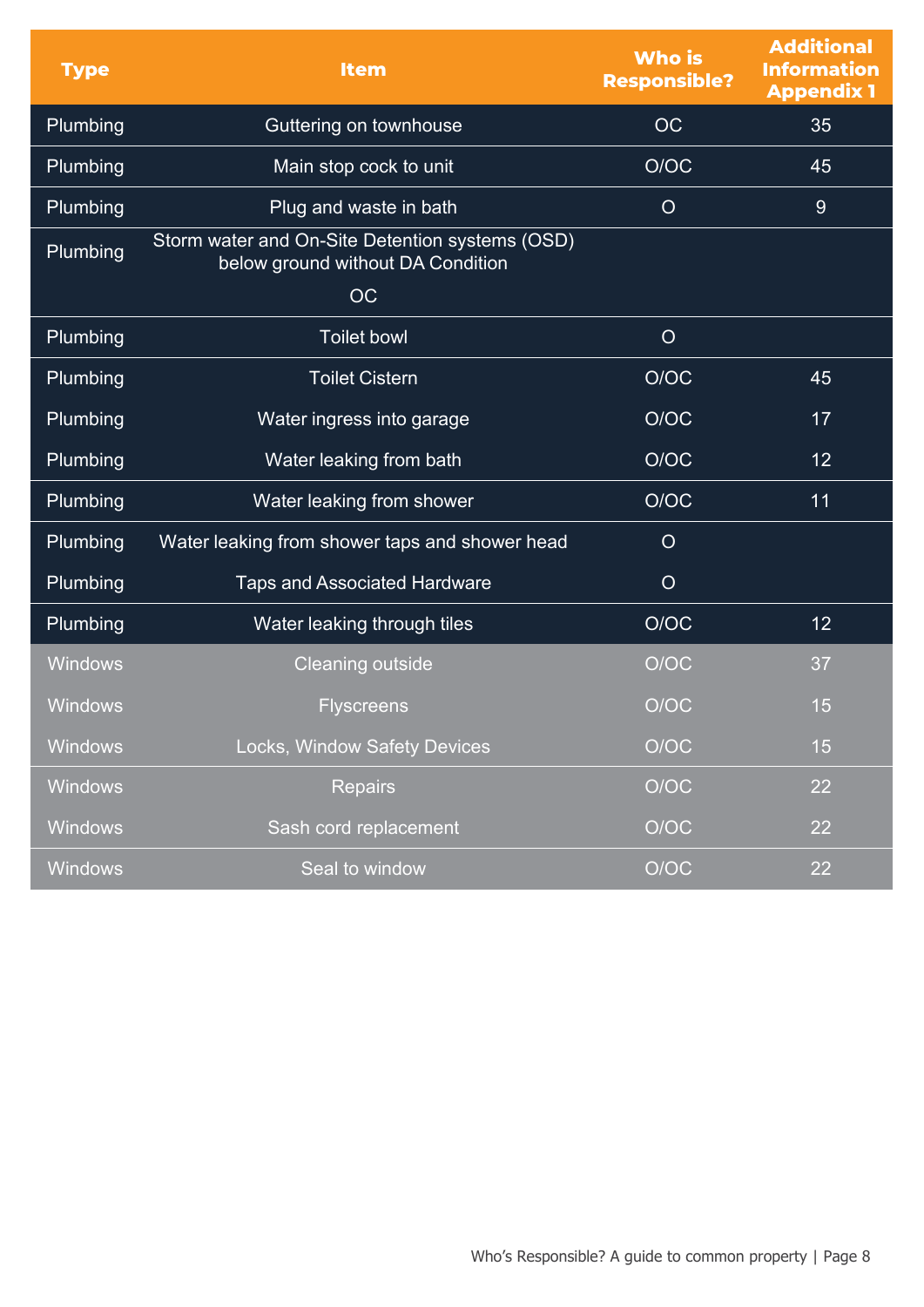| 1. | Any pipe, cable, telephone, television, internet wires, ducting, plugs, electrical wiring, light<br>fitting, power point sockets or the like that is for the exclusive use of the lot, then if it breaks:<br>Within the lot is an Owners responsibility.                                                                                                                                                                                                                                             |
|----|------------------------------------------------------------------------------------------------------------------------------------------------------------------------------------------------------------------------------------------------------------------------------------------------------------------------------------------------------------------------------------------------------------------------------------------------------------------------------------------------------|
|    | Any pipe, cable, telephone, television or internet wiring, ducting, plugs, electrical wiring,<br>light fitting, power point sockets or the like that services more than one lot, then if it breaks                                                                                                                                                                                                                                                                                                   |
|    | Outside the lot or in a wall, floor or ceiling that abuts to either common property or another<br>lot is an Owners Corporations responsibility.                                                                                                                                                                                                                                                                                                                                                      |
| 2. | If not installed on the registration of the strata plan then the Owners Corporation are not<br>required to install them.                                                                                                                                                                                                                                                                                                                                                                             |
|    | Any extra pipe, cable, television, internet, ducting or electrical wiring, plug and their<br>connection sockets or the like that is for the exclusive use of the lot, if not installed on the<br>registration of the strata plan the Owners Corporation is not required to install them.                                                                                                                                                                                                             |
| 3. | If a battery-operated smoke alarm has been installed within a lot owners air space of<br>the lot then, prima facie, it is the responsibility of the lot owner to maintain (inclusive of<br>the replacement battery).                                                                                                                                                                                                                                                                                 |
|    | If a lot owner has installed their own internal stand-alone hard wired smoke alarm then<br>it falls into the same category as a battery smoke alarm.                                                                                                                                                                                                                                                                                                                                                 |
|    | Any hard-wired smoke alarms that are connected to the overall building fire safety<br>system will be the Owners Corporation responsibility, unless the Owners Corporation<br>has resolved a special by-law or common property memorandum which states<br>otherwise.                                                                                                                                                                                                                                  |
|    | When the annual fire safety inspection is undertaken in some cases the inspecting officer<br>may check the operation of battery and stand-alone smoke alarms. If they are faulty then<br>the Owners Corporation should direct the lot owner to properly maintain (install a new<br>battery) or replace the smoke alarm unit so as not to compromise the fire safety measures<br>installed throughout the building.                                                                                   |
| 4. | The supply of electricity is the Owners Corporation's responsibility. However, any<br>cabling within the unit's internal walls that only services the individual lot, is the owner's<br>responsibility. You need to check with your supplier if your electricity is cut off and then you<br>need to check the fuse board.<br>If the fuse board is within the lot, then it is the owners responsibility. If the fuse board is in<br>the meter room then it is the Owners Corporations responsibility. |
|    | NOTE: Because the meter room is common property, we cannot prevent owners or<br>occupiers gaining access to it. However, we are not required to give them a key. If<br>requested for a key, you should inform them that if we give them a key and they electrocute<br>themselves, we could be held responsible. However, they can get a key from Sydney<br>Electricity or the electricity supplier in your area.                                                                                     |
|    |                                                                                                                                                                                                                                                                                                                                                                                                                                                                                                      |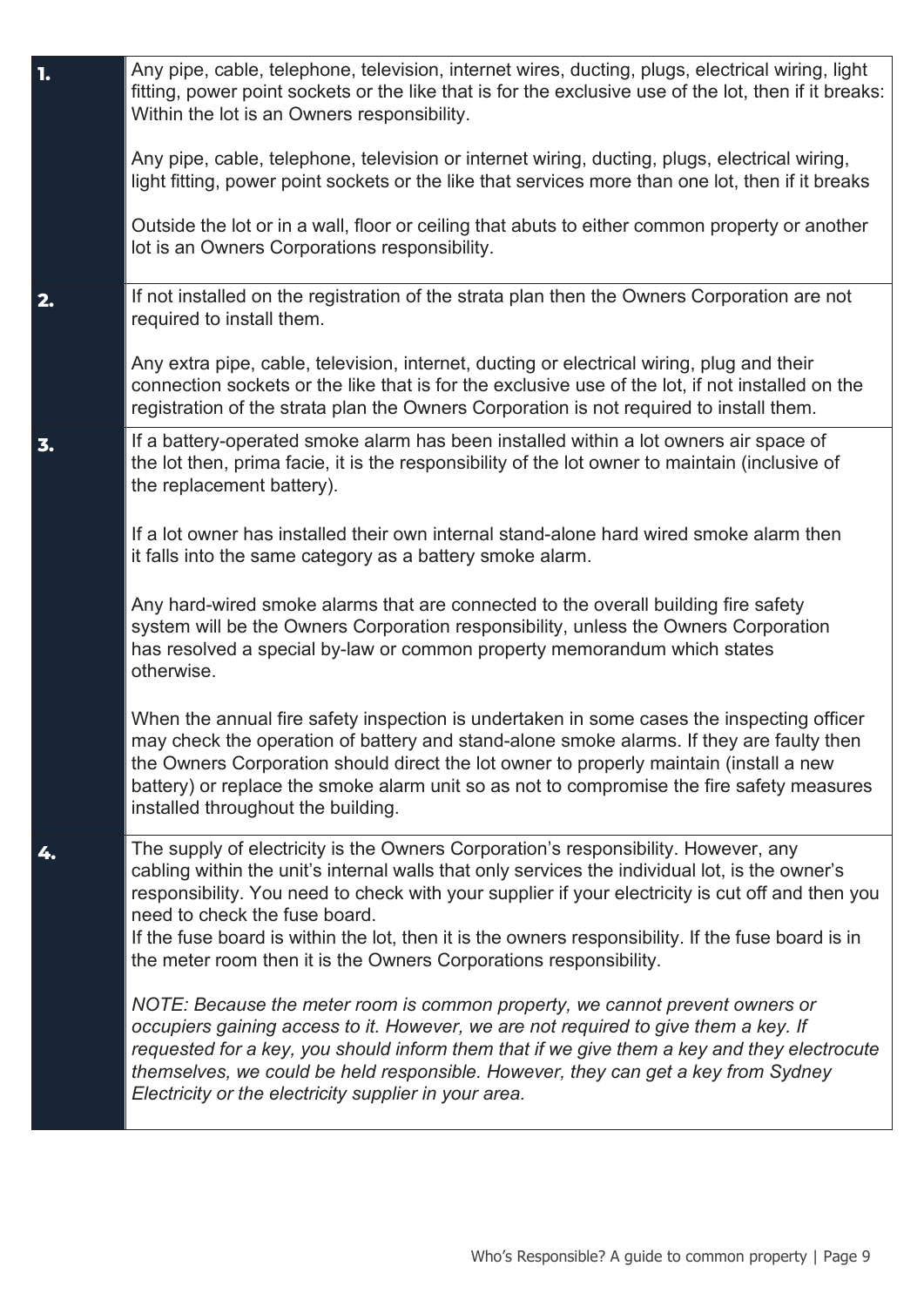| 5. | If the light fitting is recessed in the ceiling, it is the Owners Corporation's responsibility<br>to maintain. If the light hangs into the lot, it is the owner's responsibility. Normally light<br>fittings are always the responsibility of the owner, except if it is recessed and on two other<br>occasions:<br>1. On the balcony where the strata plan details the upper height of the balcony as being<br>less that where the light fitting is. E.g. The strata plan reads "The upper height of<br>the balcony extends 2.3 metres above the concrete slab" and the light fitting is 2.5<br>metres above the concrete slab. Then the light fitting is in common airspace and is the<br>responsibility of the Owners Corporation. In the situation where the light fitting is in a<br>carport or garage of a lot but is connected to communal power, the responsibility to<br>maintain it still falls with the owner of the lot except where the light fitting is installed to<br>also illuminate other areas within the scheme; and<br>2. The light fitting is located in common areas like garages or hallways and is then deemed<br>common property. |
|----|-------------------------------------------------------------------------------------------------------------------------------------------------------------------------------------------------------------------------------------------------------------------------------------------------------------------------------------------------------------------------------------------------------------------------------------------------------------------------------------------------------------------------------------------------------------------------------------------------------------------------------------------------------------------------------------------------------------------------------------------------------------------------------------------------------------------------------------------------------------------------------------------------------------------------------------------------------------------------------------------------------------------------------------------------------------------------------------------------------------------------------------------------------------|
| 6. | Owners Corporation must repair anything in the ceiling. However, there may be<br>circumstances where the owner is liable if they have made improvements to the ceiling. If it<br>is inside the lot it is the Owners responsibility. If it is mounted within "Structural cubic space"<br>e.g. communal ducting or a false ceiling which is designed to carry communal pipes etc. or<br>outside the lot, then it is the responsibility of the Owners Corporation.                                                                                                                                                                                                                                                                                                                                                                                                                                                                                                                                                                                                                                                                                             |
| 7. | That part of an air-conditioning system that is inside or outside of a lot and for the exclusive<br>use of that lot is the responsibility of the owner. Parts outside the lot are the responsibility<br>of the Owners Corporation unless they are subject to a special by-law.<br>If the air-conditioning system services more than one lot it is the responsibility of the<br>Owners Corporation.                                                                                                                                                                                                                                                                                                                                                                                                                                                                                                                                                                                                                                                                                                                                                          |
| 8. | Normally burst pipes are the responsibility of the Owners Corporation. However, if a pipe is<br>for the exclusive use of the lot and is located in an internal wall, then if it bursts within the<br>lot – Owners responsibility (e.g. pipe in an internal wall feeding the shower).<br>If a burst pipe is in a boundary wall, or outside the lot this is the Owners Corporation<br>responsibility to maintain (e.g. the hot water pipe bursts they are in the concrete floor,<br>floor drains or sewer pipes with common property). If it is in an internal floor and the pipe<br>services more than one lot, it is the Owners Corporation responsibility to maintain that burst<br>pipe or any plumbing under the floor.                                                                                                                                                                                                                                                                                                                                                                                                                                  |
|    | If the Strata Plan was registered before 1st of July 1974 Townhouses with two levels which<br>has a middle level may not be shown on the registered Strata Plan. In these cases the<br>floor, bathrooms plumbing/drains etc. would be an owner responsibility.<br>The Plug & waste is within the airspace of the lot and therefore the responsibility of the<br>Owner to repair and maintain.                                                                                                                                                                                                                                                                                                                                                                                                                                                                                                                                                                                                                                                                                                                                                               |
| 9. | The Plug & waste is within the airspace of the lot and therefore the responsibility of the<br>Owner to repair and maintain.                                                                                                                                                                                                                                                                                                                                                                                                                                                                                                                                                                                                                                                                                                                                                                                                                                                                                                                                                                                                                                 |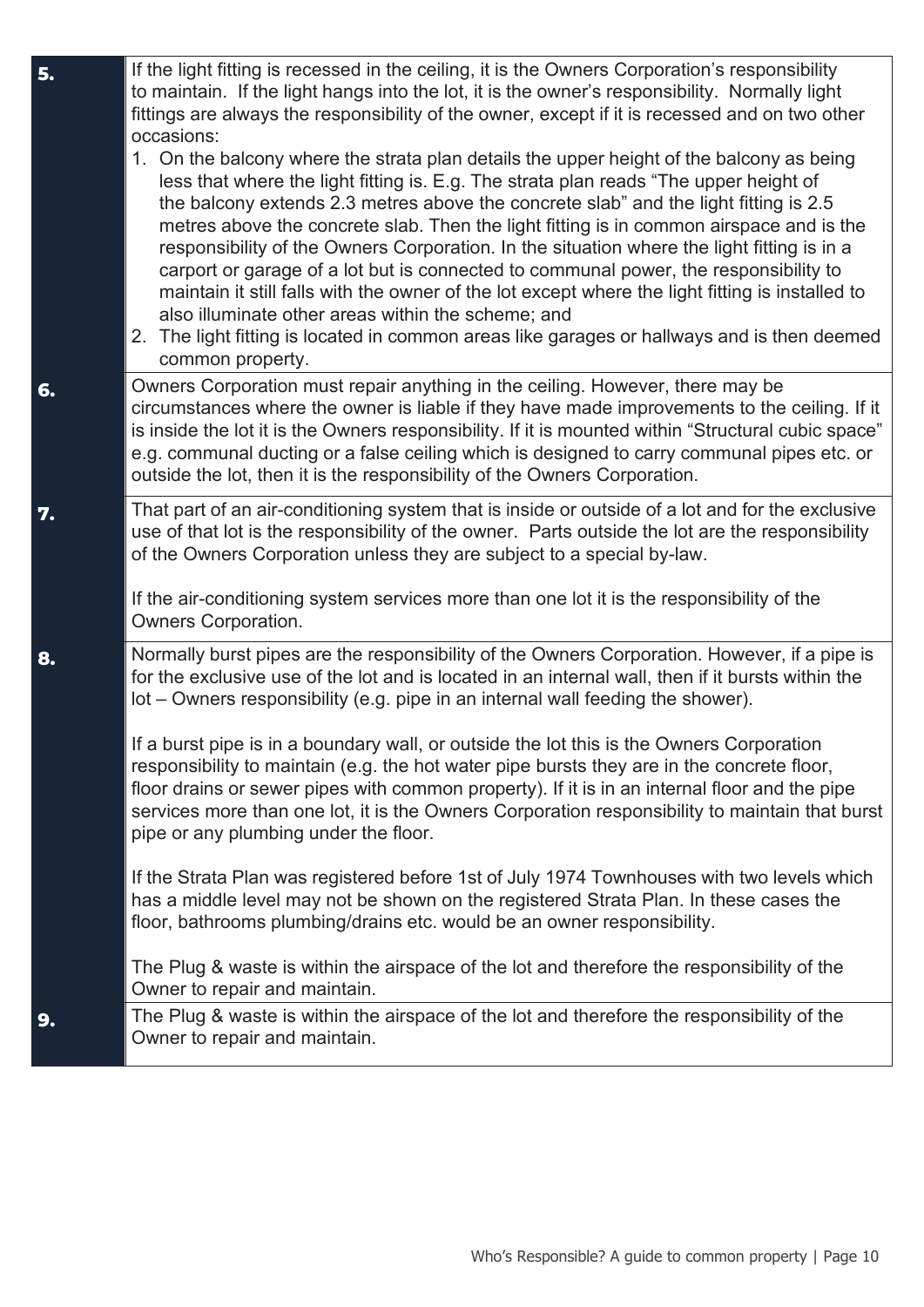| 10. | If dampness (e.g. mould) is occurring in a unit, it must be first determined where the water<br>is coming from. The Owners Corporation is responsible for water penetration problems<br>coming in through external walls or the floor. The owner is responsible for the mould on<br>their walls. If the dampness is coming from condensation from the inside, then it is the<br>owner's responsibility. Common causes of this is:<br>kitchen cooking;<br>$\bullet$<br>use of clothes dryer; and<br>$\bullet$<br>sleeping in bedroom without opening window (The average person expels 400ml of<br>$\bullet$<br>water each night while sleeping);<br>in this case mould is normally more virulent in the colder months and would normally occur<br>on a southern wall or on flat concrete roof. Also the mould would occur on the surface of the<br>paint with no paint lifting. If it was coming from outside, then the paint would lift with white<br>powder under the paint. |
|-----|--------------------------------------------------------------------------------------------------------------------------------------------------------------------------------------------------------------------------------------------------------------------------------------------------------------------------------------------------------------------------------------------------------------------------------------------------------------------------------------------------------------------------------------------------------------------------------------------------------------------------------------------------------------------------------------------------------------------------------------------------------------------------------------------------------------------------------------------------------------------------------------------------------------------------------------------------------------------------------|
| 11. | The tiles on the floor or on a common wall that separates 2 lots or the lot from common<br>property are the responsibility of the Owners Corporation. This includes the shower base.                                                                                                                                                                                                                                                                                                                                                                                                                                                                                                                                                                                                                                                                                                                                                                                           |
|     | However, if the water is leaking through an internal wall, it is the responsibility of the owner.                                                                                                                                                                                                                                                                                                                                                                                                                                                                                                                                                                                                                                                                                                                                                                                                                                                                              |
|     | An exception is where water is leaking through the 2nd floor of a townhouse that was built<br>prior to 1st July 1974. The tiles on the floor in this case are the Owners.                                                                                                                                                                                                                                                                                                                                                                                                                                                                                                                                                                                                                                                                                                                                                                                                      |
|     | Any original floor tiles that are replaced and associated waterproofing affixed to common<br>property floors after the registration of the strata plan is the lot owners responsibility.                                                                                                                                                                                                                                                                                                                                                                                                                                                                                                                                                                                                                                                                                                                                                                                       |
| 12. | The seal/grouting around the top of the bath is in the owners responsibility to maintain<br>unless the leaking seal/ grouting abuts an external wall. The plug and waste under the bath<br>is still within the lots airspace and therefore is the owners responsibility to maintain if water<br>is leaking under the bath into the lot below.                                                                                                                                                                                                                                                                                                                                                                                                                                                                                                                                                                                                                                  |
| 13. | The owner must repair and maintain carpets in the lot. The Owners Corporation repairs<br>and maintains common property carpets, such as carpets in the hallways. If damage is<br>caused to a lot owner's property while the Owners Corporation are effecting a repair, the<br>Owners Corporation are responsible to fix the damaged property.                                                                                                                                                                                                                                                                                                                                                                                                                                                                                                                                                                                                                                  |
|     | However, if the cause of the damage to the owner's property was not made when the<br>Owners Corporation were fixing the problem; instead it was caused by the problem itself,<br>then the Owners Corporation are not responsible to make good the owner's property unless                                                                                                                                                                                                                                                                                                                                                                                                                                                                                                                                                                                                                                                                                                      |
|     | the Owners Corporation can be deemed negligent. E.g.:<br>1. A burst pipe occurs in a wall and the Owners Corporation have to knock a hole in the<br>wall to fix it. The Owners Corporation are responsible to fix the hole and repaint the wall<br>afterwards.                                                                                                                                                                                                                                                                                                                                                                                                                                                                                                                                                                                                                                                                                                                 |
|     | 2. A burst pipe occurs in a concrete slab. The owner's corporation fix the leak, but water<br>stained the ceiling paintwork of the unit below. Here the Owners Corporation are not<br>responsible to repaint the ceiling because it was not the fixing of the repair that caused<br>the damage.                                                                                                                                                                                                                                                                                                                                                                                                                                                                                                                                                                                                                                                                                |
|     | 3. A burst hot water service soaked the Magnesite or any soundproofing floor base in<br>a unit that was installed at the time of registration of the strata plan and the Owners<br>Corporation had to take up the carpet to dry the Magnesite or any soundproofing floor<br>base. Once the Magnesite or any soundproofing floor base had dried, the carpet could<br>not be re-laid because it had shrunk. The Owners Corporation would be responsible for<br>the carpet because the carpet was damaged because they had to take it up.                                                                                                                                                                                                                                                                                                                                                                                                                                         |
|     | 4. With example 3, if the Magnesite or any soundproofing floor base was not damaged,<br>the Owners Corporation would not be responsible to dry out the carpet or replace it,<br>Who's Responsible? A guide to common property   Page 11                                                                                                                                                                                                                                                                                                                                                                                                                                                                                                                                                                                                                                                                                                                                        |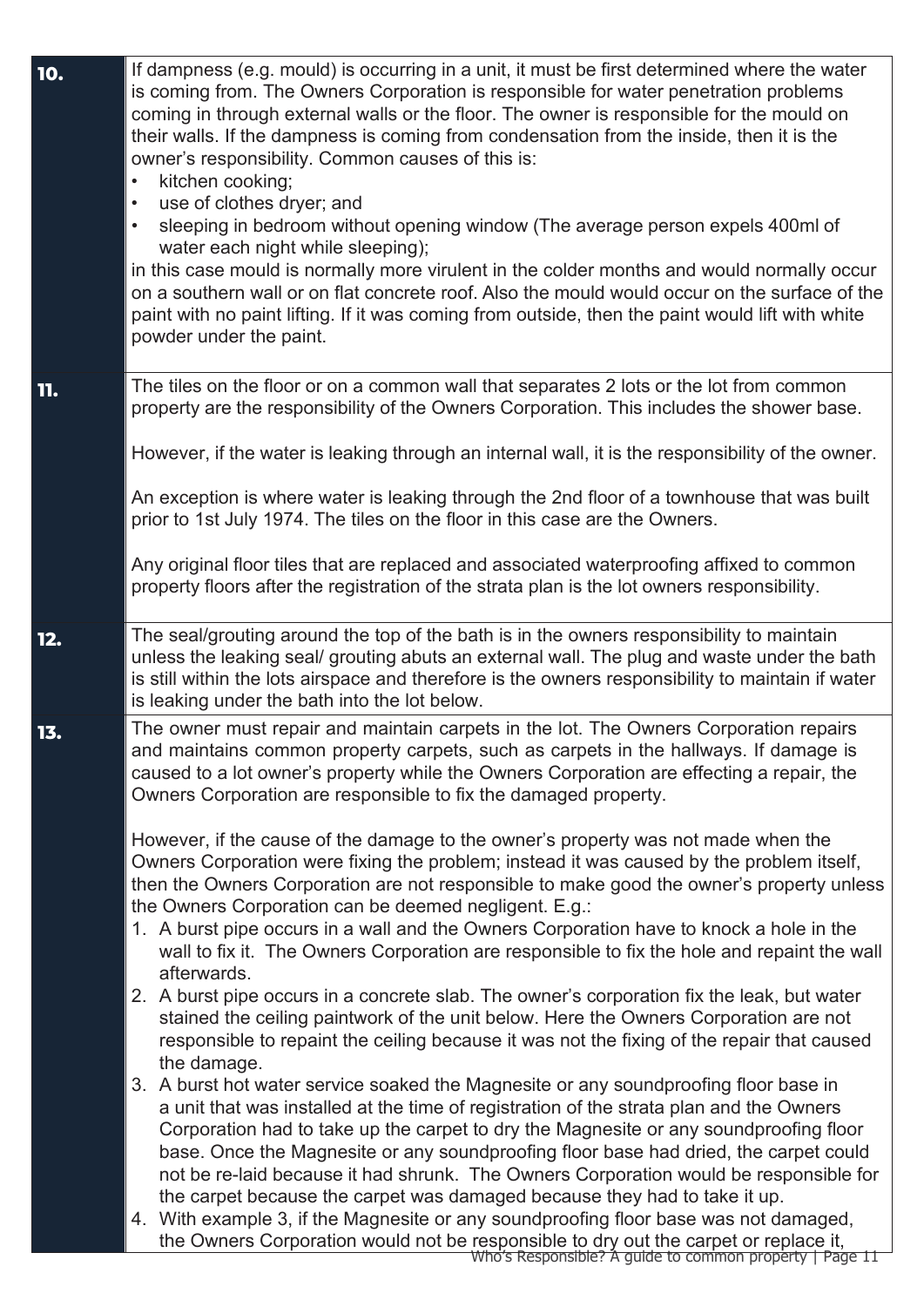|     | if it shrunk because the damage to the carpet was not caused when the Owners<br>Corporation were fixing common property.                                                                                                                                                                                                                                                                                                                                                                                                                                                                                                                                                        |
|-----|---------------------------------------------------------------------------------------------------------------------------------------------------------------------------------------------------------------------------------------------------------------------------------------------------------------------------------------------------------------------------------------------------------------------------------------------------------------------------------------------------------------------------------------------------------------------------------------------------------------------------------------------------------------------------------|
| 14. | Repairs to the boundary garage doors are Owners Corporation responsibility. If the garage<br>door does not form part of the boundary (determined by a thin line on your registered strata<br>plan) or there is a by-law in place then this garage door is the lot owners responsibility.                                                                                                                                                                                                                                                                                                                                                                                        |
|     | Carports are normally always the Owners Corporation responsibility to maintain, this<br>includes the spring and hinge mechanisms unless they were installed by the owner under<br>an exclusive use by-law after the registration of the strata plan or they are a lot owners<br>responsibility on the registered strata plan.                                                                                                                                                                                                                                                                                                                                                   |
| 15. | If the garage doors are on the registration of the strata plan, and shown by a thick black line<br>then they are the responsibility of the Owners Corporation (Fair Trading takes the view that<br>garage controller is classified as the lock and door closer for the garage door albeit it being<br>electric. Therefore as with the main lock and door closer to a unit's entrance door being<br>Owners Corporation responsibility, so is the controller). However, if they were installed<br>after by the owner, and show a thin line on the strata plan then they are the owner's<br>responsibility.                                                                        |
|     | The Owners Corporation is responsible for the installation and maintenance of window<br>safety devices. However, the Owners Corporation can adopt a common property rights<br>by-law which confers the right and obligation to install and maintain any locking or safety<br>device to individual lot owners.                                                                                                                                                                                                                                                                                                                                                                   |
|     | Window lock keys are the responsibility of the lot owner.                                                                                                                                                                                                                                                                                                                                                                                                                                                                                                                                                                                                                       |
| 16. | If the garage door mesh are shown as a thick line on the strata plan then they are deemed<br>a common wall and the responsibility of the Owners Corporation. However, if they are<br>shown as a thin, dotted or no line on the strata plan then they are treated in accordance<br>with the Dividing Fences Act 1991 and are treated as follows:                                                                                                                                                                                                                                                                                                                                 |
|     | Divides two lots.                                                                                                                                                                                                                                                                                                                                                                                                                                                                                                                                                                                                                                                               |
|     | Each owner is responsible 50/50<br>$\bullet$                                                                                                                                                                                                                                                                                                                                                                                                                                                                                                                                                                                                                                    |
|     | Divides one lot from common property.<br>The owner is responsible 50% & the owners corporation is responsible 50%                                                                                                                                                                                                                                                                                                                                                                                                                                                                                                                                                               |
|     | Divides one lot from the adjoining property.<br>$\bullet$                                                                                                                                                                                                                                                                                                                                                                                                                                                                                                                                                                                                                       |
|     | The owners corporation are responsible for 100% of its share.                                                                                                                                                                                                                                                                                                                                                                                                                                                                                                                                                                                                                   |
|     | Mesh between storage cages can also divide the ownership of two lots. In this case if the<br>line on the strata plan is a thick line then this is deemed common property. If it is a thin line<br>or dotted line or no line on the strata plan then it is treated as diving of two lots and each<br>owner is responsible for the maintenance of this mesh between the storage cages. The<br>mesh is almost always registered as an Owners Corporation responsibility.                                                                                                                                                                                                           |
| 17. | A garage by definition is not a habitable space and therefore dampness may occur. As<br>the garage is not a habitable space it is therefore exempt from compliance with the<br>waterproofing standards for habitable use set by the Building Code of Australia, that it be<br>impervious to water penetration. Unless there is some damage to common property that is<br>causing the water penetration, or existing membranes have failed the Owners Corporation<br>are not responsible to ensure a garage area remains dry. However, the Owners<br>Corporation are responsible to stop water dripping on to a car and damaging the<br>paintwork or damaging personal property. |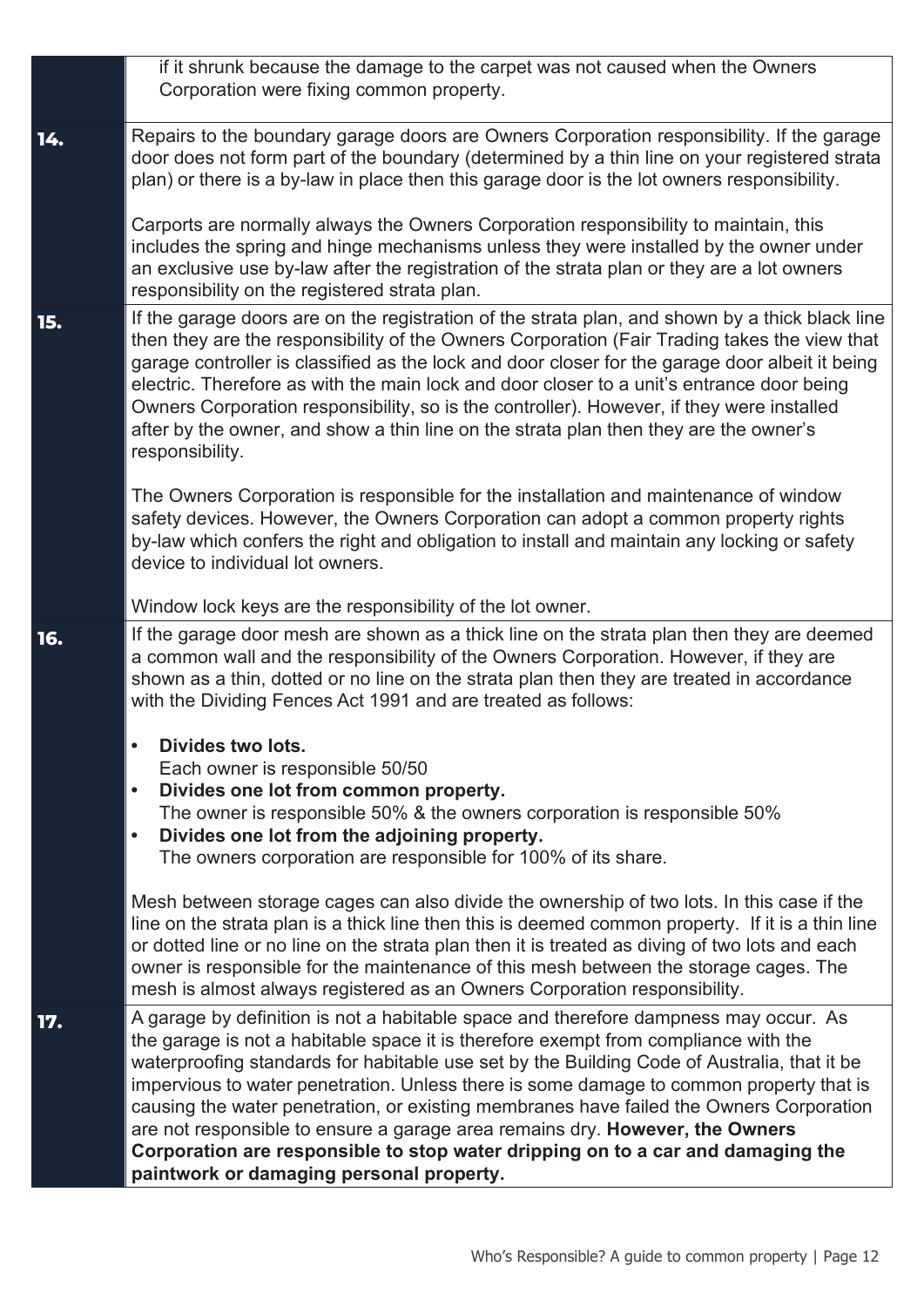| 18. | Most balconies, courtyards or garden areas attached to a lot have their vertical boundaries<br>defined on the registered strata plan. E.g. The stratum of the courtyards are limited to a<br>depth of 3 metres below and except where covered to a height of 10 metres above the<br>concrete ground floor of its respective adjoining lot. Therefore anything within that area that<br>is not shown on the strata plan as a thick black line and is for the exclusive use of the lot<br>is therefore the owners responsibility to maintain. This includes timber decking, awnings<br>and pavers. Furthermore a tree growing within a courtyard is deemed to belong to the<br>owner and they are responsible for all pruning, removal or damage caused from the tree<br>irrespective of whether some of the branches extend beyond that lot with the exception of<br>that part of the tree which exists within common property via a notation on a strata plan or<br>registered by-law.<br>For trees outside the boundaries of the lot, for example, a tree outside the notation of a<br>strata plan, the airspace above and below as noted on the Strata Plan are an Owners |
|-----|-----------------------------------------------------------------------------------------------------------------------------------------------------------------------------------------------------------------------------------------------------------------------------------------------------------------------------------------------------------------------------------------------------------------------------------------------------------------------------------------------------------------------------------------------------------------------------------------------------------------------------------------------------------------------------------------------------------------------------------------------------------------------------------------------------------------------------------------------------------------------------------------------------------------------------------------------------------------------------------------------------------------------------------------------------------------------------------------------------------------------------------------------------------------------------|
| 19. | Corporation Issue.<br>Only the original lock or its subsequent replacement is the responsibility of the Owners<br>Corporation. If any additional locks are installed, they are the responsibility of the owner.<br>If the owner replaces the original lock with a lock that prevents the door complying with<br>fire certification, if the owner refuses to replace it with a complying lock, the Owners<br>Corporation can replace the lock and charge the owner as a debt.<br>The Owners Corporation is responsible for any common property entrance door lock that<br>services more than one lot including all furniture and automatic closers, other than those<br>installed by an owner after the registration of the strata plan and not including any related<br>remote controller. Keys, security swipe cards and access passes is the responsibility<br>of the Owners Corporation to maintain. They are normally purchased from the Owners<br>Corporation for a fee.                                                                                                                                                                                               |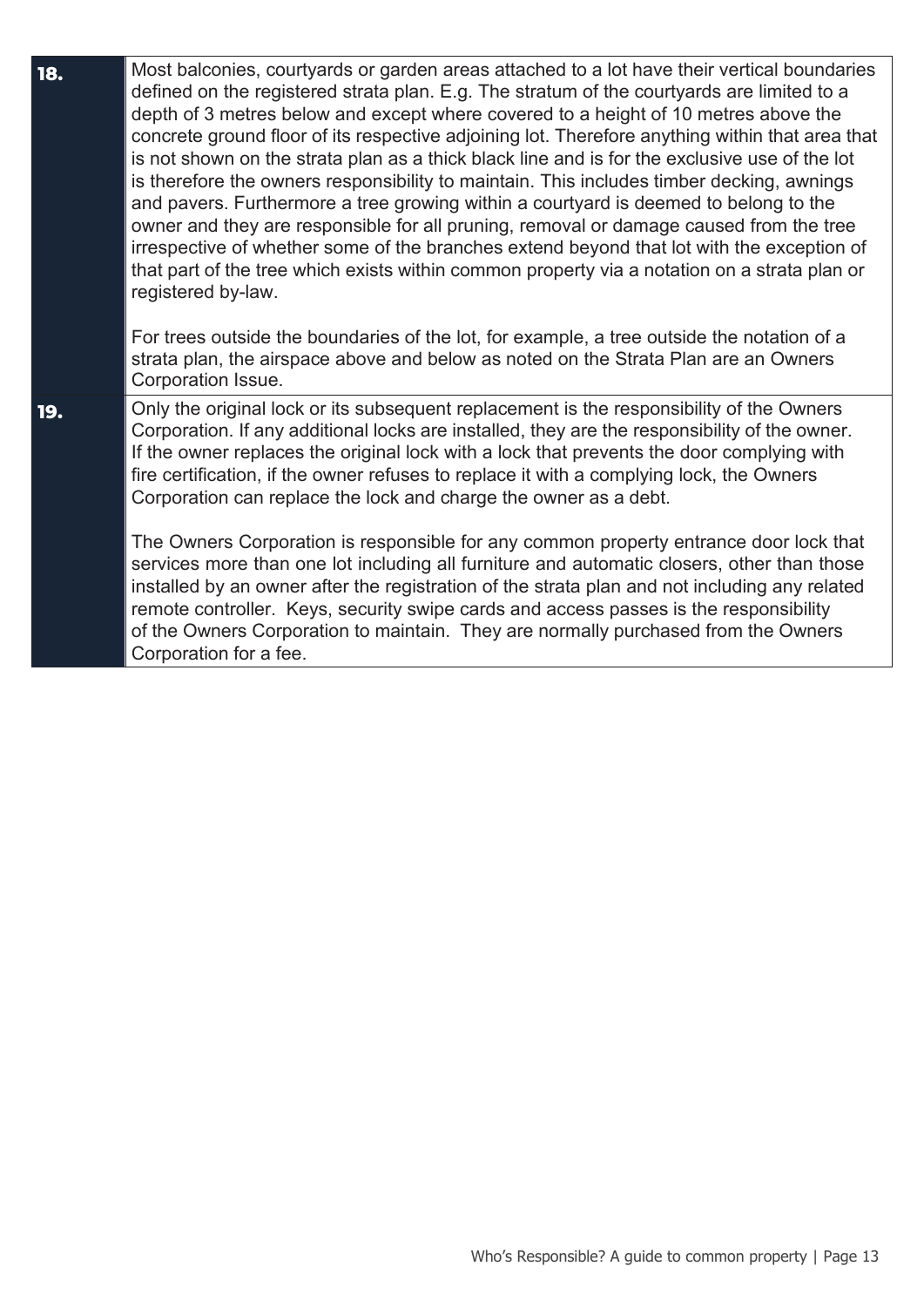| 20. | Balconies are generally the responsibility of the Owners Corporation unless the strata<br>plan was registered before 1 July 1974 the balcony wall including the windows and door<br>and their working parts are generally part of the lot and the lot owner's responsibility for<br>maintenance and repairs (unless there is a notation on the strata plan or the balconies<br>are not shown on the strata plan). A check should be made of the certificate of title as<br>some schemes have adopted the new boundary definition detailed in the Strata Schemes<br>Management Act 1973 effective from 1 July 1974. |
|-----|--------------------------------------------------------------------------------------------------------------------------------------------------------------------------------------------------------------------------------------------------------------------------------------------------------------------------------------------------------------------------------------------------------------------------------------------------------------------------------------------------------------------------------------------------------------------------------------------------------------------|
|     | If there is water penetrating between two floors the cause needs to be determined. If the<br>water is running off common property, the Owners Corporation is responsible. However<br>if, for example, the water is caused by over watering by another owner or resident, that<br>person doing the overwatering is responsible.                                                                                                                                                                                                                                                                                     |
|     | If the plan was registered after 1 July 1974 the balcony wall including the windows and<br>doors and their working parts are generally common property and the Owners Corporation's<br>responsibility (unless the strata plan says otherwise). With the exception to flyscreen's and/<br>or security doors which are always the lot owners responsibility.                                                                                                                                                                                                                                                         |
|     | An exception to this rule is when a flyscreen is located on a common property window, this<br>will be the responsibility of the Owners Corporation.                                                                                                                                                                                                                                                                                                                                                                                                                                                                |
|     | If a flyscreen is installed after the registration of a strata plan, the lot owner is responsible<br>for this flyscreen.                                                                                                                                                                                                                                                                                                                                                                                                                                                                                           |
|     | If there is a flyscreen that was an original flyscreen and each lot owner has the same<br>flyscreen this is an Owners Corporation to maintain.                                                                                                                                                                                                                                                                                                                                                                                                                                                                     |
|     | Any awning, deck, pergola, privacy screen. Louvres, retaining walls, planter walls, steps or<br>other structures within the cubic space of a balcony or courtyard and not shown as common<br>property on the strata plan are the responsibility of the lot owner.                                                                                                                                                                                                                                                                                                                                                  |
| 21. | Balconies are generally the responsibility of the Owners Corporation unless there is a<br>notation on the strata plan limiting the height of the balconies stratum to a height less than<br>the under surface of the balcony above. It is nearly always the responsibility of the owner.<br>However, the Owners Corporation will normally include the painting of this area when the<br>whole building gets repainted. Balcony doors that are registered after 1 July 1974 are the<br>Owners Corporation responsibility to maintain.                                                                               |
| 22. | Balconies are generally the responsibility of the Owners Corporation with the exception<br>where #20 applies, the Owners Corporation are responsible for their repair & maintenance.                                                                                                                                                                                                                                                                                                                                                                                                                               |
| 23. | Walls and doors that are on the boundary of the lot are the responsibility of the Owners<br>Corporation to maintain.                                                                                                                                                                                                                                                                                                                                                                                                                                                                                               |
|     | Internal walls and doors are the owner's responsibility. If cracks appear in an Owners<br>Corporations wall and/ or cornice and are less than 2mm thick, they are not deemed as<br>damage and the Owners Corporation are not compelled to repair them. The owner must<br>repair all internal walls within the lot.                                                                                                                                                                                                                                                                                                 |
| 24. | If the false ceiling was installed on the registration of the strata plan and were there to<br>hide communal piping, ducting or wiring etc. then the Owners Corporation are responsible<br>for this false ceiling (other than painting, which shall be the lot owners responsibility).<br>Otherwise all false ceilings installed to hide the piping and ducting or wiring for the services<br>of one lot are the lot owners responsibility.                                                                                                                                                                        |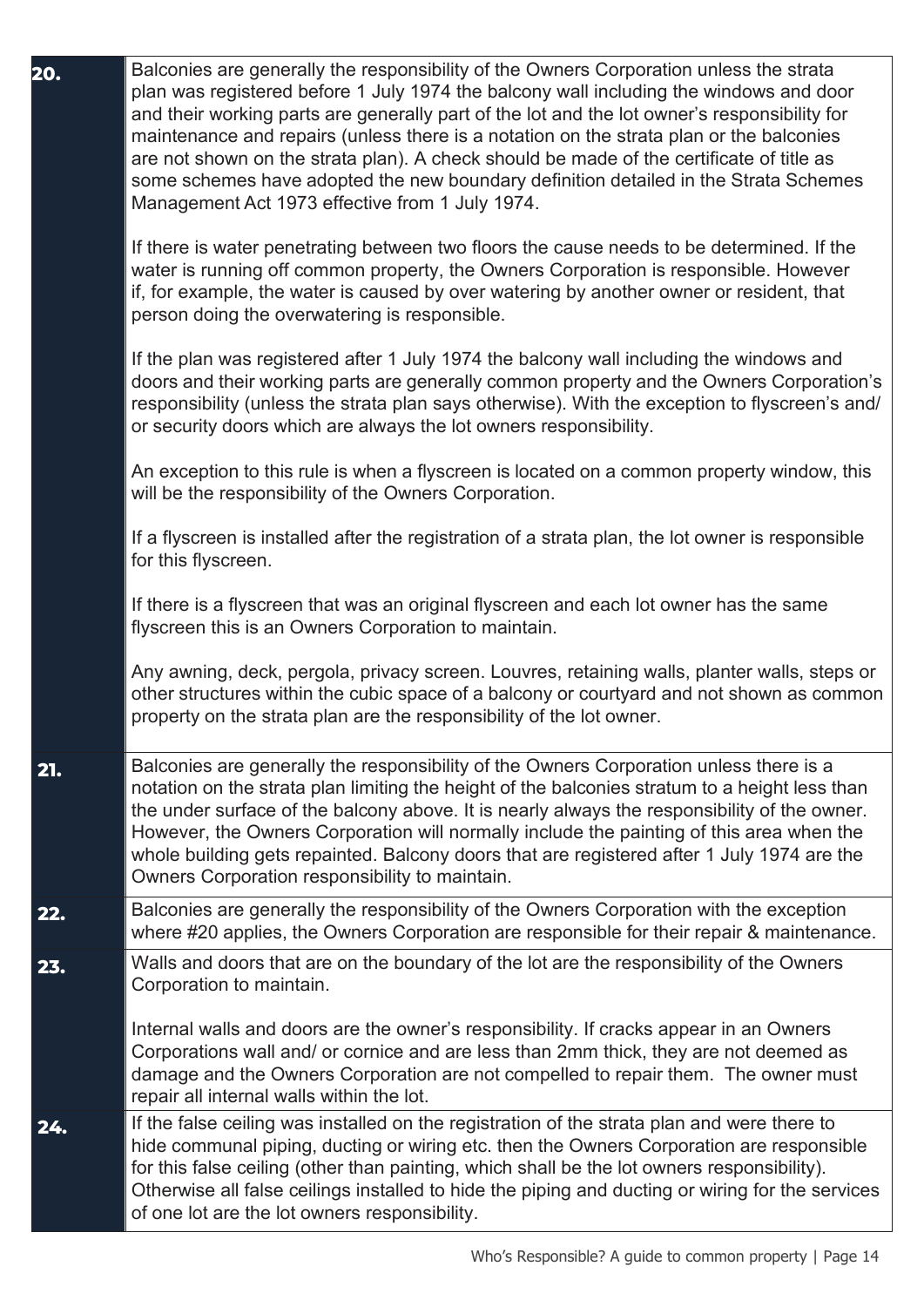| 25. | Original tiles and associated waterproofing affixed at the time or registration of the strata<br>plan and on a boundary wall or floor are the responsibility of the Owners Corporation. All<br>other tiles in any area in the lot are the owners responsibility. The two exceptions are:<br>1. The tiles on the 2nd floor of a townhouse that was built prior to 1st July 1974. The tiles<br>on the floor in this case are the Owners responsibility.<br>2. The tiles were laid by the owner and are subject to a by-law.                                                                                                                                                                                                                                                                                                                                                                                            |
|-----|----------------------------------------------------------------------------------------------------------------------------------------------------------------------------------------------------------------------------------------------------------------------------------------------------------------------------------------------------------------------------------------------------------------------------------------------------------------------------------------------------------------------------------------------------------------------------------------------------------------------------------------------------------------------------------------------------------------------------------------------------------------------------------------------------------------------------------------------------------------------------------------------------------------------|
| 26. | Except for floor coverings in communal areas, all internal carpeting, floor coverings,<br>floating floors, lacquer and staining on surfaces of parquetry flooring within a lot are the<br>responsibility of the lot owner.                                                                                                                                                                                                                                                                                                                                                                                                                                                                                                                                                                                                                                                                                           |
| 27. | Owners Corporation must repair anything in the boundary walls. The Department of Fair<br>Trading has deemed any damage to common property made by either owners or tenants<br>as being the responsibility of the Owners Corporation to maintain and repair. Unless the<br>damage was deliberate, they deem this as normal wear and tear. An example of this is the<br>marking of the walls in the stairwell after a tenant moves in unless there is a by-law in place<br>to recoup the costs of the damage or an NCAT order has occurred.                                                                                                                                                                                                                                                                                                                                                                            |
| 28. | Ceiling cornices on external walls are generally the responsibility of the Owners<br>Corporation unless they abut a false ceiling or are attached to an internal wall and the lot<br>owner has made improvements to the ceiling in these cases they are the responsibility of<br>the lot owner.                                                                                                                                                                                                                                                                                                                                                                                                                                                                                                                                                                                                                      |
| 29. | Generally, if the tiles were there on the registration of the strata plan, then they are the<br>responsibility of the Owners Corporation. If they were installed after by the owners then<br>they are the owner's responsibility.<br>However, always refer to the strata plan for a clear indication of the balconies boundaries.<br>Be careful when reading notations on the strata plan, in accordance with the court<br>case "Seiwa Pty Ltd v Owners Strata Plan 35042", the following example only defines<br>the upper boundary and not the lower boundary. "BALCONY LIMITED IN HEIGHT TO<br>2.5 ABOVE THE UPPER SURFACE OF THE CONCRETE FLOOR THEREOF EXCEPT<br><b>WHERE COVERED".</b><br>Any tiles attached to the concrete floor with the above notation on the strata plan<br>would still be the responsibility of the Owners Corporation if they were affixed prior<br>to registration of the strata plan. |
| 30. | Membranes on flat roofs are generally the responsibility of the Owners Corporation unless<br>the building was registered prior to the 1st July 1974 and the roof area is part of the<br>same lot which is underneath the roof. Furthermore it should be noted that if the Owners<br>Corporation are responsible to maintain the membrane, then they are also responsible to<br>make good any structure that has to be removed when repairing the membrane.                                                                                                                                                                                                                                                                                                                                                                                                                                                           |
| 31. | A hot water service is inside a lot and for the exclusive use of that lot it is the responsibility<br>of the owner. However if situated outside the lot and services more than one lot it is the<br>responsibility of the Owners Corporation unless subject to a special by-law.                                                                                                                                                                                                                                                                                                                                                                                                                                                                                                                                                                                                                                     |
| 32. | Skirting boards and architraves are the owners responsibility unless situated on a common<br>wall and are original to the strata plan.                                                                                                                                                                                                                                                                                                                                                                                                                                                                                                                                                                                                                                                                                                                                                                               |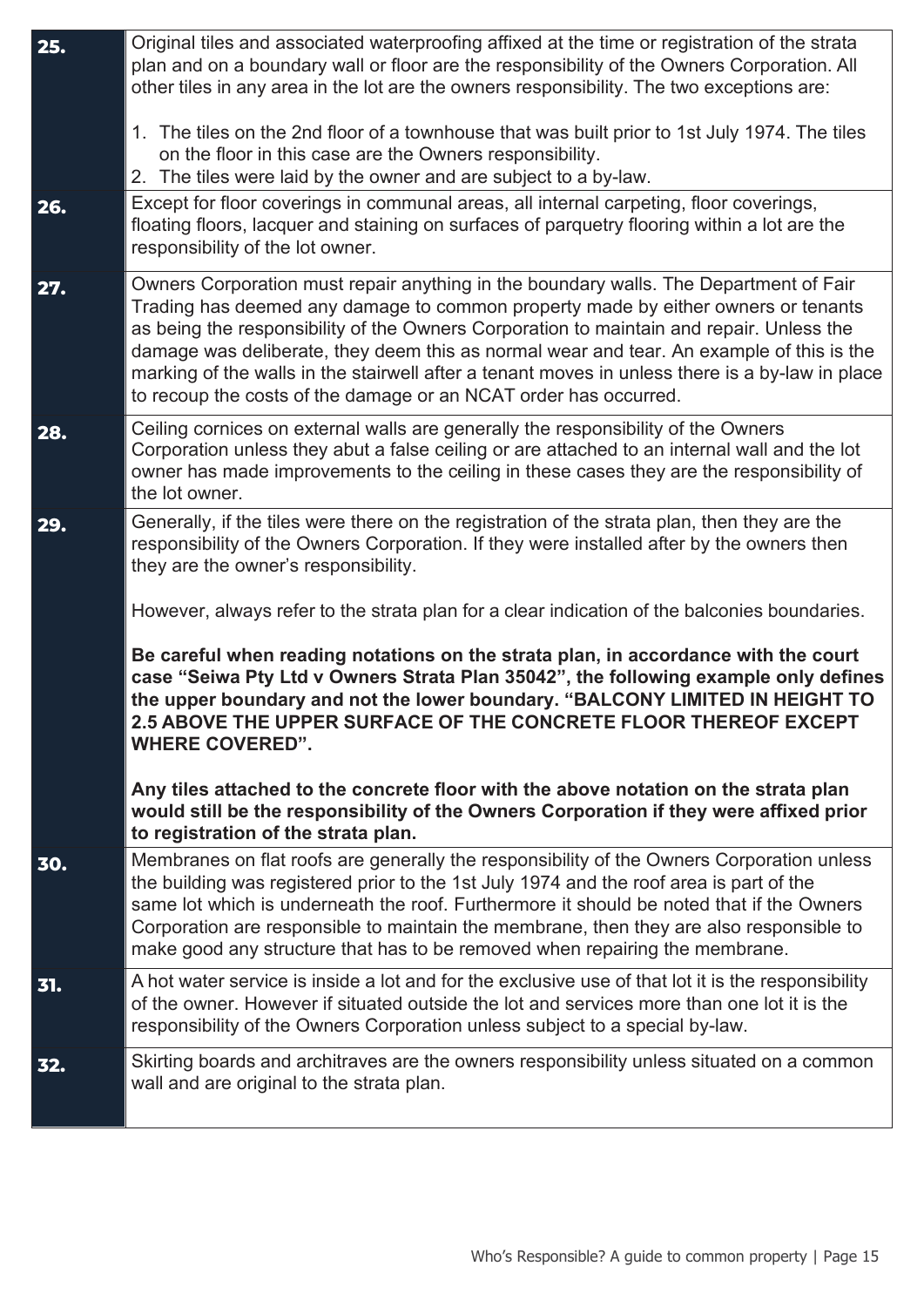| 33. | A strata plan will typically not show columns. They may exist within a courtyard or balcony<br>of a lot supporting the balcony above or within the lot supporting the slab. Either way the<br>columns are structural cubic space as they are supporting the structure of the balcony or<br>slab which is common property.                                                                                                                                                                                                         |
|-----|-----------------------------------------------------------------------------------------------------------------------------------------------------------------------------------------------------------------------------------------------------------------------------------------------------------------------------------------------------------------------------------------------------------------------------------------------------------------------------------------------------------------------------------|
|     | Note: A wall whether structural or not cannot be structural cubic space. For a wall to form<br>common property it must be shown or referred to on the plan as common property. See<br>definition of structural cubic space.<br>(cubic space occupied by a vertical structural member, not being a wall, of a building).                                                                                                                                                                                                           |
| 34. | Stairs and Mezzanines within a lot are generally the responsibility of the owner corporation<br>if shown as a separate level in the strata plan unless the Strata Plan was registered prior to<br>1st July 1974. The Strata Schemes Development Act 2015 defines a floor to also include a<br>stairway or ramp.                                                                                                                                                                                                                   |
| 35. | Even though they may be within the boundaries of a strata lot the down pipes and attached<br>drainage pipes are structural cubic space as they service the roof and gutters which are<br>common property. Again this only applies provided the pipes were in place at the time<br>of registration of the plan. To add further pipes at a later date requires the creation of an<br>easement.                                                                                                                                      |
| 36. | As intercom handsets are part of an integrated system and a faulty handset can affect<br>the overall workings of the intercom system, handsets are deemed to be an Owners<br>Corporation responsibility regardless of whether they are mounted entirely within the<br>airspace of a lot provided that this intercom services more than one lot. If there are<br>separate intercoms for each lot i.e. a 2 lot strata scheme and they are not connected then<br>each lot owner is responsible for the maintenance of that intercom. |
| 37. | Normally the cleaning of windows is the responsibility of the owner or occupier of the lot.<br>However always check the By-Laws of the strata scheme; even if model By-Laws have<br>been used, The Owners Corporation is still responsible for cleaning regularly all exterior<br>surfaces of glass in windows and doors that cannot be accessed by the owner or occupier<br>of the lot safely or at all.                                                                                                                         |
| 38. | Everything in the airspace of a bathroom or kitchen including baths, toilets, sinks and<br>dishwashers are the owner's responsibility. However the Owners Corporation's building<br>insurance may cover some of these fixtures for damage if the water was to penetrate<br>between two floors, you would need to check your PDS to confirm if this is covered. The<br>owners corporation must insure owner fixtures and fittings under Section 161(3) of the Act.<br>Owners Corporation insure but do not repair.                 |
| 39. | Railings are the responsibility of the Owners Corporation unless these railings are within a<br>lot then they are the responsibility of the lot owner.                                                                                                                                                                                                                                                                                                                                                                            |
| 40. | Prior to 1st July 1974 any Plastered ceilings and vermiculite ceiling, shall be the lot owners<br>responsibility. If these exist at the time of registration of the strata plan they are the Owners<br>Corporation responsibility to maintain, unless noted in the strata plan or there is a by-law in<br>place. If installed by a lot owner this lot owner is responsible to maintain.                                                                                                                                           |
|     | Internal paintwork is almost always the responsibility of the lot owner.                                                                                                                                                                                                                                                                                                                                                                                                                                                          |
| 41. | If the television aerial, or satellite dish or any cable or internet wiring servicing more than<br>one lot, regardless of it is contained in a lot or not is the responsibility of the Owners<br>Corporation.                                                                                                                                                                                                                                                                                                                     |
|     | If the aerial services only one lot it is the responsibility of the lot owner.                                                                                                                                                                                                                                                                                                                                                                                                                                                    |
| 42. | Ducting covering stack or structure covering a services that services more than one lot or<br>common property is the Owners Corporation responsibility to maintain.                                                                                                                                                                                                                                                                                                                                                               |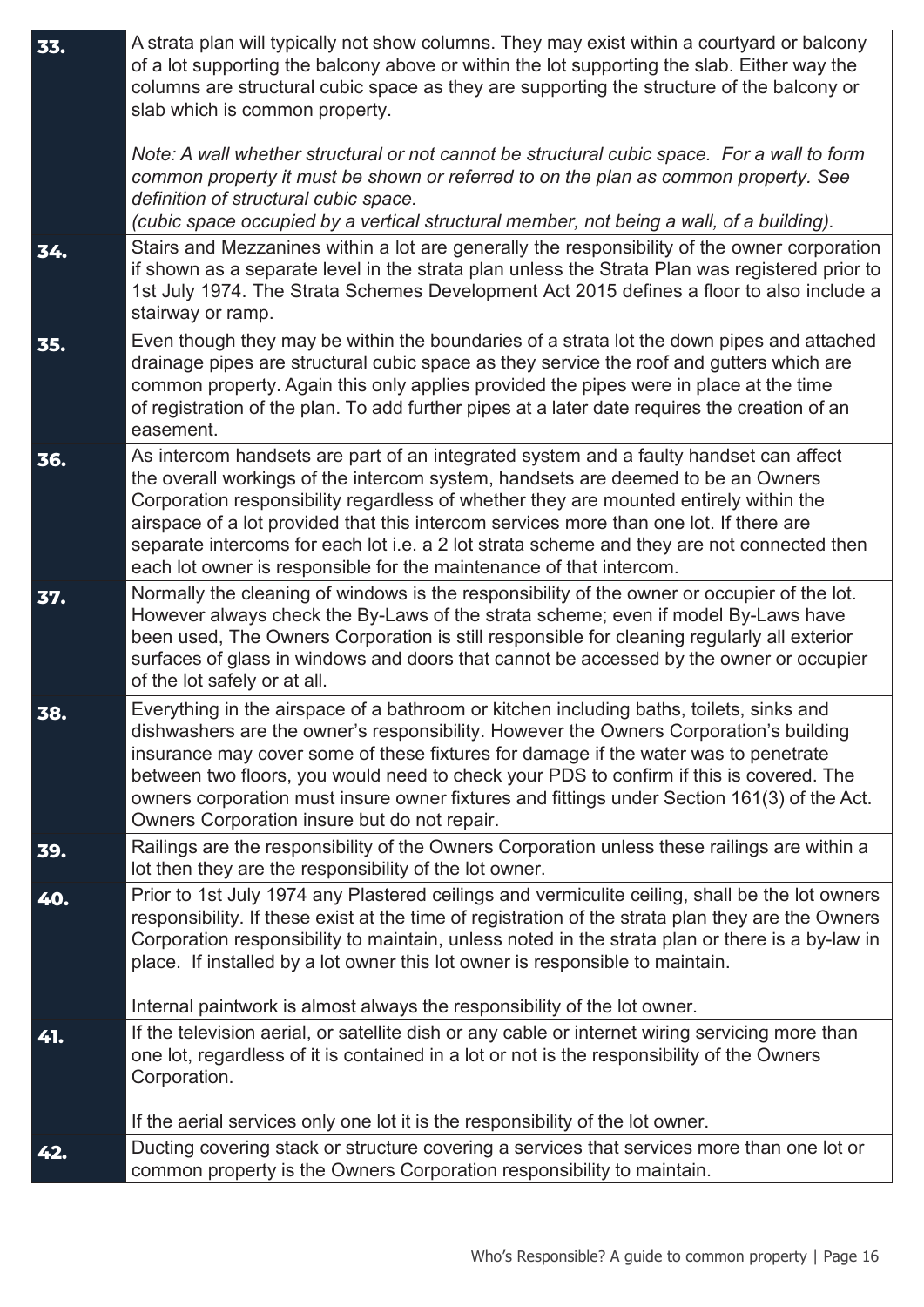| 43. | Letterboxes are the Owners Corporation responsibility unless within a lot and then this is<br>the lot owners responsibility.                                                                                                                 |
|-----|----------------------------------------------------------------------------------------------------------------------------------------------------------------------------------------------------------------------------------------------|
| 44. | Stopcock only serving that lot not within any common property wall is the lot owners<br>responsibility. If this stopcock is in a common property wall then this is an Owners<br>Corporation issue.                                           |
| 45. | Bathroom Toilet Cistern – A Bathroom Toilet Cistern is lot owner responsibility however In<br>some apartments the cistern is located in a common duct therefore in these circumstances<br>only this is an Owners Corporation responsibility. |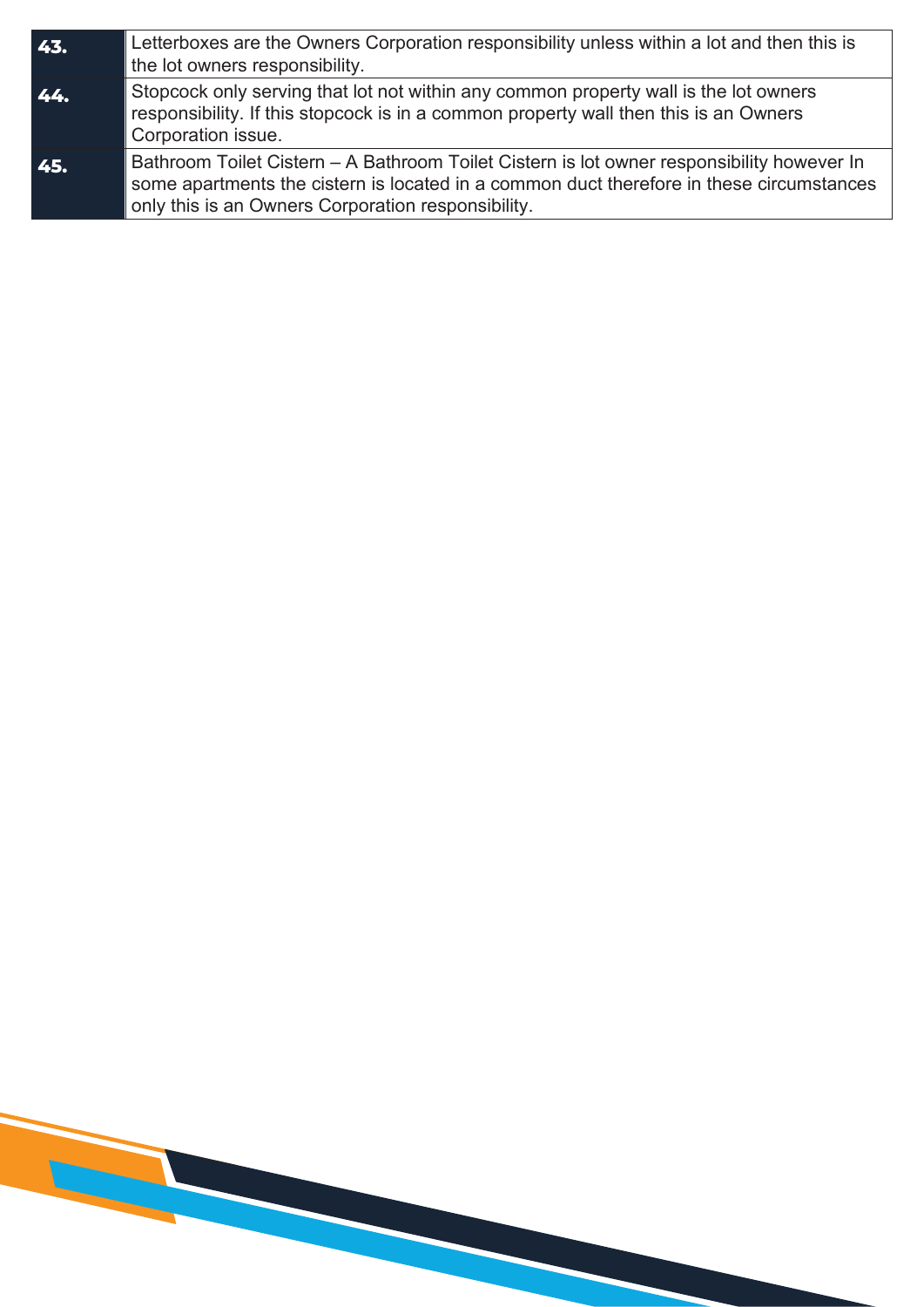#### **Insurance Appendix**

In broad terms building policies issued by insurance companies extend to include owners fixtures and structural improvements in addition to common property considerations. The degree of cover is dependent upon the insurer and type of cover held. The broadest types of cover available in the market are accidental loss or damage policies. At the other end of the market are the cheaper defined events type covers.

It is important that owners understand that fixtures are an owner responsibility for maintenance purposes however these fixtures are usually covered by insurance if damaged by a defined event under the policy for example, a fire, flooding/water, and/or Malicious damage etc. were to occur.

Insurances Fixtures found inside units are items such as stoves, kitchen cabinets, fixed wardrobes.

#### For the purposes of this exercise it is assumed;

- cover has been issued under an accidental loss or damage type policy
- a by-law does not exist making repairs for the item the responsibility of a unit owner
- the installations are not illegal
- the said items have suffered loss or damage as a result of accidental means
- maintenance, deterioration, corrosion or other specific policy conditions or exclusions are not applicable

#### Having regard for the assumptions noted above the classification rating of 1-4 can mean;

- 1. The item forms part of the building for insurance purposes. Cover may be available against accidental loss or damage situations. The item is the responsibility of the lot owner to maintain.
- 2. The item forms part of the building for insurance purposes however is unlikely to be covered having regard for maintenance issues. If however maintenance is not an issue i.e. fire damage, the situation could alter into a classification rating 1.
- 3. The item may not necessarily form part of the building for insurance purposes however could be covered in certain circumstances by a special or additional benefit under the policy.
- 4. Cover is unlikely. This is probably a maintenance issue or not insured property under the building policy.

1Note - this classification rating is intended as a guide only. Actual cover is dependent on the prevailing policy terms, conditions and exclusions that may apply with the insurer at the time of loss.